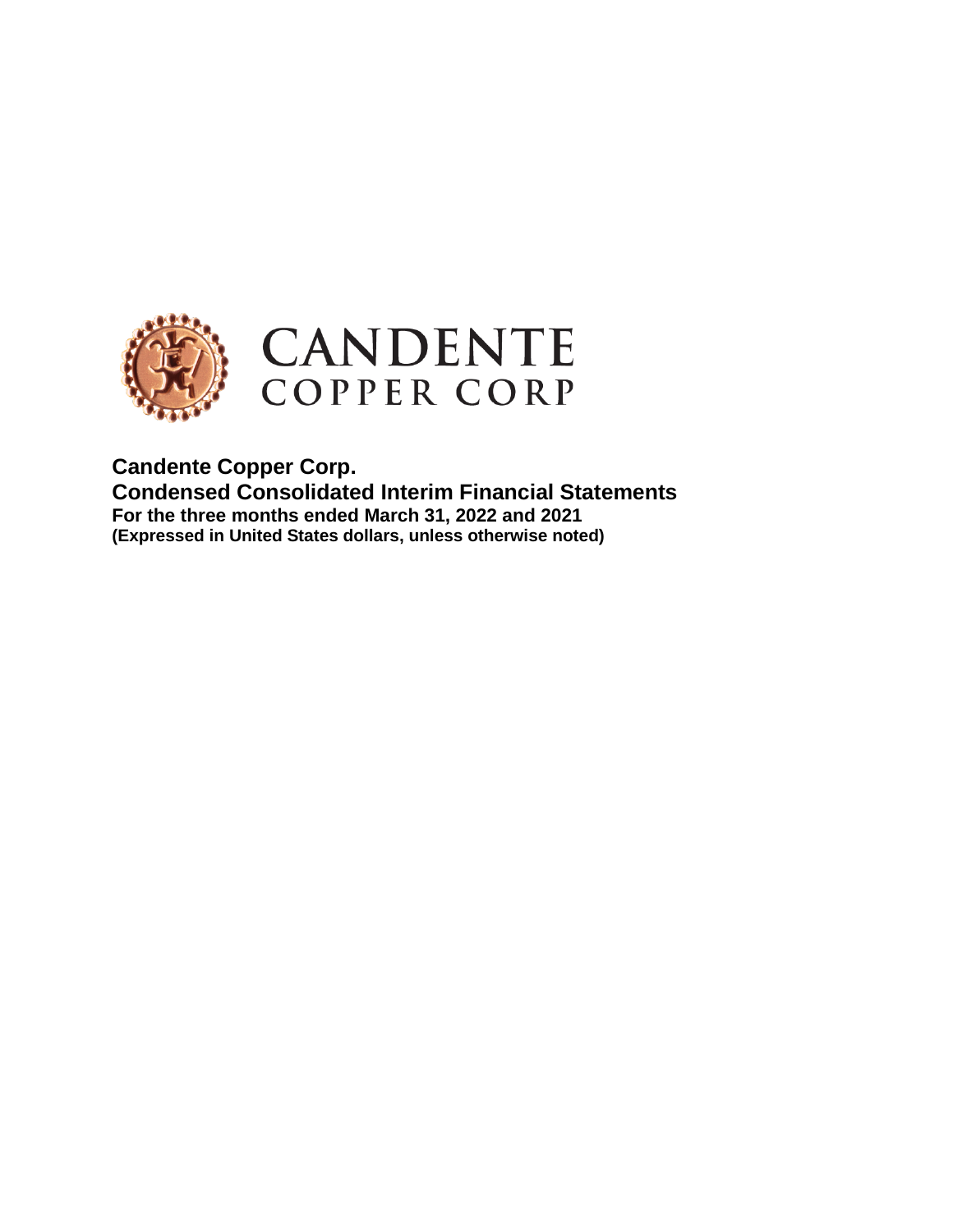### **NOTICE**

The accompanying unaudited condensed consolidated interim financial statements of Candente Copper Corp. (the "Company") have been prepared by and are the responsibility of the Company's management. The Company's independent auditor has not performed a review of these financial statements in accordance with standards established by the Chartered Professional Accountants of Canada for a review of interim financial statements by an entity's auditor.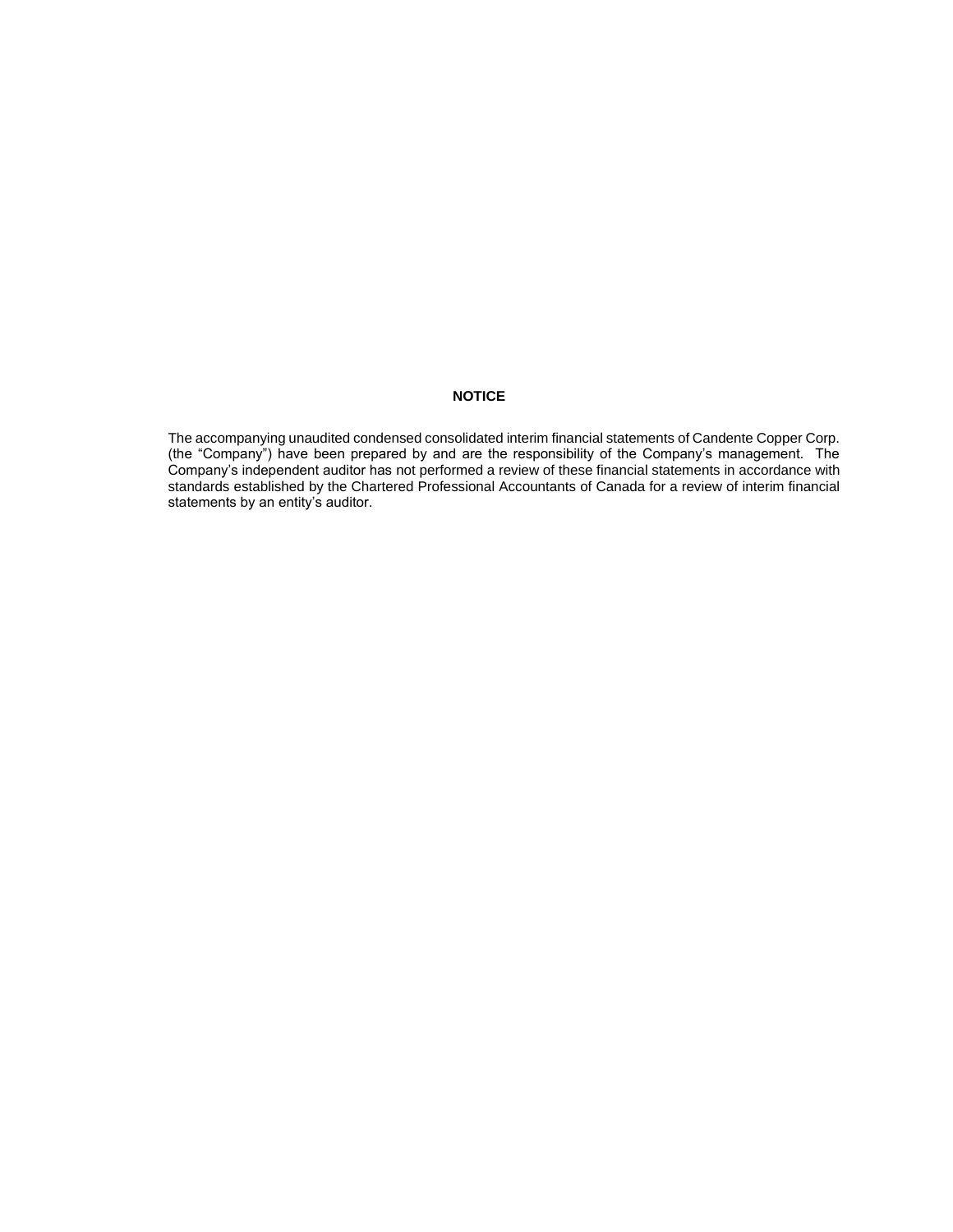### **Candente Copper Corp. Condensed Consolidated Interim Statements of Financial Position As at March 31, 2022 and December 31, 2021 (unaudited)**

(Expressed in United States dollars unless otherwise noted)

| <b>Notes</b><br>2022<br><b>Assets</b><br><b>Current assets</b><br>Cash<br>\$<br>23,249<br>\$<br>112,691<br>Prepaid expenses and deposits<br>135,940<br><b>Total current assets</b><br><b>Non-current assets</b><br>Receivables<br>65,656<br>443,076<br>Investment<br>3<br>Right of use asset<br>4<br>55,752<br>Advances toward Canadian projects<br>5<br>58,685<br>5<br>Exploration and evaluation assets<br>65,304,790<br>6<br>Equipment<br>51,526 |                                 |  | March 31,  | December 31,   |
|-----------------------------------------------------------------------------------------------------------------------------------------------------------------------------------------------------------------------------------------------------------------------------------------------------------------------------------------------------------------------------------------------------------------------------------------------------|---------------------------------|--|------------|----------------|
|                                                                                                                                                                                                                                                                                                                                                                                                                                                     |                                 |  |            | 2021           |
|                                                                                                                                                                                                                                                                                                                                                                                                                                                     |                                 |  |            |                |
|                                                                                                                                                                                                                                                                                                                                                                                                                                                     |                                 |  |            |                |
|                                                                                                                                                                                                                                                                                                                                                                                                                                                     |                                 |  |            | 170,218        |
|                                                                                                                                                                                                                                                                                                                                                                                                                                                     |                                 |  |            | 28,159         |
|                                                                                                                                                                                                                                                                                                                                                                                                                                                     |                                 |  |            | 198,377        |
|                                                                                                                                                                                                                                                                                                                                                                                                                                                     |                                 |  |            |                |
|                                                                                                                                                                                                                                                                                                                                                                                                                                                     |                                 |  |            | 55,076         |
|                                                                                                                                                                                                                                                                                                                                                                                                                                                     |                                 |  |            | 502,215        |
|                                                                                                                                                                                                                                                                                                                                                                                                                                                     |                                 |  |            | 58,971         |
|                                                                                                                                                                                                                                                                                                                                                                                                                                                     |                                 |  |            | 40,443         |
|                                                                                                                                                                                                                                                                                                                                                                                                                                                     |                                 |  |            | 65,085,912     |
|                                                                                                                                                                                                                                                                                                                                                                                                                                                     |                                 |  |            | 55,855         |
|                                                                                                                                                                                                                                                                                                                                                                                                                                                     | <b>Total non-current assets</b> |  | 65,979,485 | 65,798,472     |
| \$<br>66,115,425<br>\$<br><b>Total assets</b>                                                                                                                                                                                                                                                                                                                                                                                                       |                                 |  |            | 65,996,849     |
|                                                                                                                                                                                                                                                                                                                                                                                                                                                     |                                 |  |            |                |
| <b>Liabilities</b>                                                                                                                                                                                                                                                                                                                                                                                                                                  |                                 |  |            |                |
| <b>Current liabilities</b>                                                                                                                                                                                                                                                                                                                                                                                                                          |                                 |  |            |                |
| Trade payables and accrued liabilities<br>7,11<br>\$<br>666,367<br>\$                                                                                                                                                                                                                                                                                                                                                                               |                                 |  |            | 484,724        |
| Current portion of lease liability<br>4<br>15,262                                                                                                                                                                                                                                                                                                                                                                                                   |                                 |  |            | 14,535         |
| <b>Total current liabilities</b><br>681,629                                                                                                                                                                                                                                                                                                                                                                                                         |                                 |  |            | 499,259        |
| <b>Non-current liabilities</b>                                                                                                                                                                                                                                                                                                                                                                                                                      |                                 |  |            |                |
| Term loan payable<br>8<br>32,012                                                                                                                                                                                                                                                                                                                                                                                                                    |                                 |  |            | 31,552         |
| Lease liability<br>4<br>46,087                                                                                                                                                                                                                                                                                                                                                                                                                      |                                 |  |            | 49,389         |
| <b>Total Liabilities</b><br>759,728                                                                                                                                                                                                                                                                                                                                                                                                                 |                                 |  |            | 580,200        |
| <b>Equity</b>                                                                                                                                                                                                                                                                                                                                                                                                                                       |                                 |  |            |                |
| Share capital<br>9<br>88,937,785                                                                                                                                                                                                                                                                                                                                                                                                                    |                                 |  |            | 88,482,043     |
| Reserves<br>9<br>14,677,102                                                                                                                                                                                                                                                                                                                                                                                                                         |                                 |  |            | 14,084,690     |
| Accumulated deficit<br>(38, 259, 190)                                                                                                                                                                                                                                                                                                                                                                                                               |                                 |  |            | (37, 150, 084) |
| <b>Total equity</b><br>65,355,697                                                                                                                                                                                                                                                                                                                                                                                                                   |                                 |  |            | 65,416,649     |
| \$<br>66,115,425<br>\$<br><b>Total liabilities and equity</b>                                                                                                                                                                                                                                                                                                                                                                                       |                                 |  |            | 65,996,849     |

**General information (Note 1) Commitment (Note 10) Subsequent events (Note 15)**

Approved on behalf of the Board of Directors on May 12, 2022

**(signed) Andres Milla (signed) George Elliott Director Director**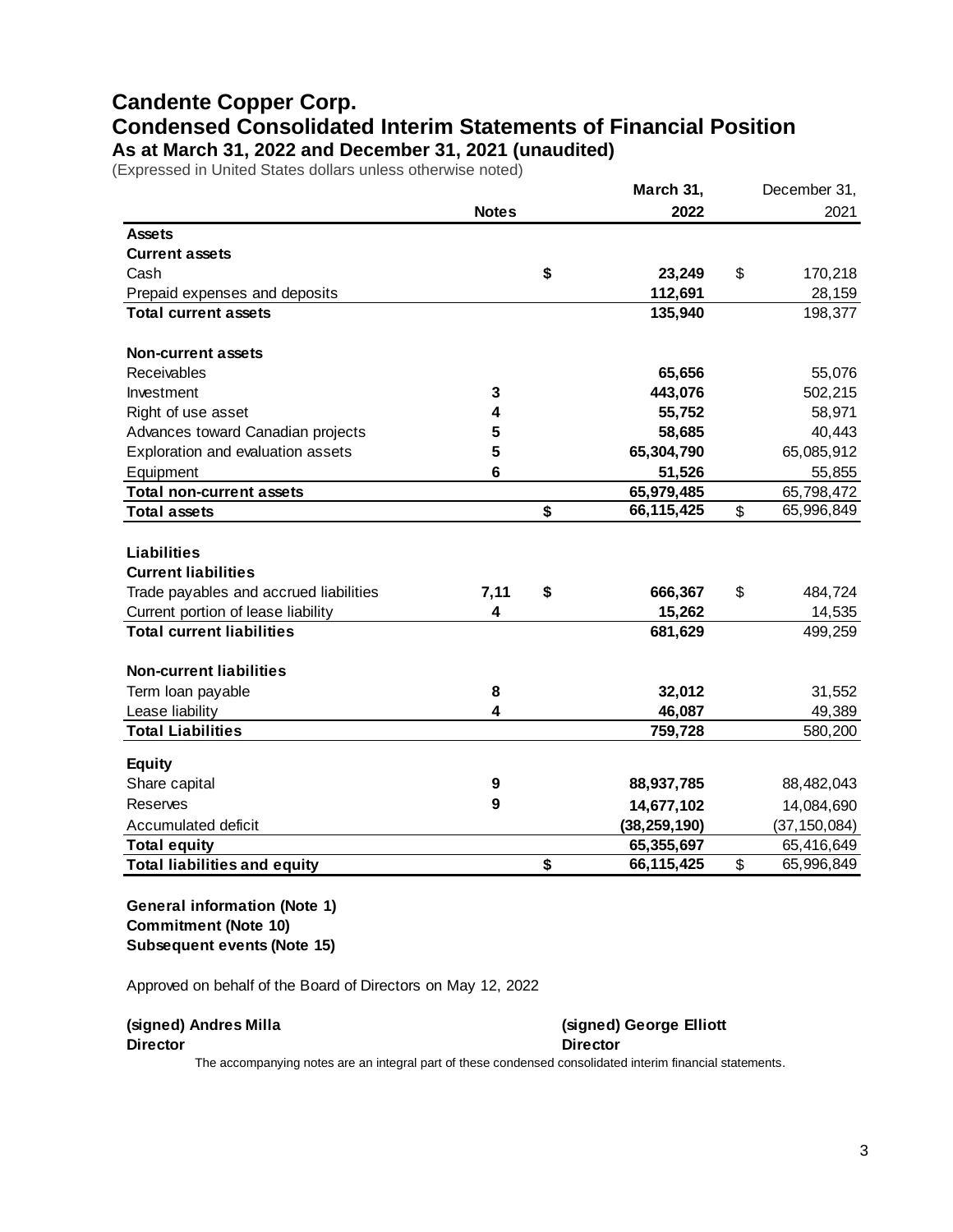### **Candente Copper Corp. Condensed Consolidated Interim Statements of Comprehensive Loss For the three months ended March 31, 2022 and 2021 (unaudited)**

(Expressed in United States dollars unless otherwise noted)

|                                              |              |                    | Three months ended March 31, |
|----------------------------------------------|--------------|--------------------|------------------------------|
|                                              | <b>Notes</b> | 2022               | 2021                         |
| <b>Expenses</b>                              |              |                    |                              |
| <b>General and administrative expenses</b>   | 12           | \$<br>1,083,569 \$ | 171,907                      |
| Other expenses                               |              |                    |                              |
| Loss on settlement of debt                   | 9            | 49,670             |                              |
| Loss (gain) on foreign exchange              |              | (25, 420)          | 78,841                       |
| Interest expense                             |              | 1,384              | 1,513                        |
| Interest income                              |              | (97)               |                              |
| <b>Net loss</b>                              |              | 1,109,106          | 29,606                       |
| Change in fair value of investment           | 3            | 51,818             | (50, 505)                    |
| Exchange difference on translation of parent |              | 11,949             | (94, 012)                    |
|                                              |              | 63,767             | (144, 517)                   |
| Comprehensive loss/(gain)                    |              | \$<br>1,172,873 \$ | (114, 911)                   |
| Loss per share attributable to shareholders: |              |                    |                              |
| basic and diluted                            |              | \$<br>0.00~\$      | (0.00)                       |
| Weighted average number of common shares     |              |                    |                              |
| outstanding: basic and diluted               |              | 268,682,760        | 251, 126, 343                |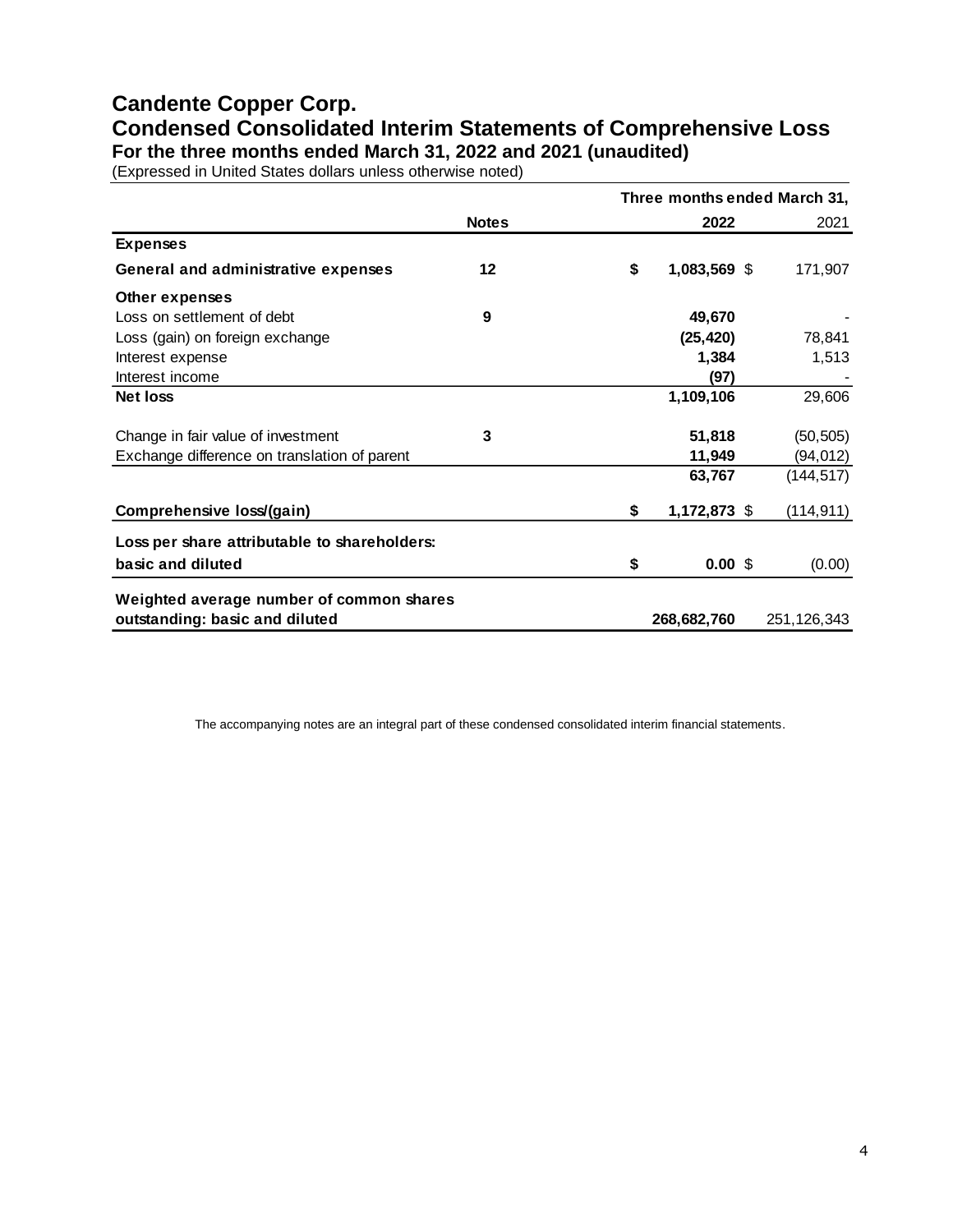### **Candente Copper Corp. Condensed Consolidated Interim Statements of Changes in Equity**

**For the three months ended March 31, 2022 and 2021 (unaudited)**

(Expressed in United States dollars unless otherwise noted)

|                                                | <b>Share Capital</b>          |     |               |                                                                   |               |                               |                |                     | <b>Reserves</b>          |                                     |                          |                       |                          |                |                          |      |               |
|------------------------------------------------|-------------------------------|-----|---------------|-------------------------------------------------------------------|---------------|-------------------------------|----------------|---------------------|--------------------------|-------------------------------------|--------------------------|-----------------------|--------------------------|----------------|--------------------------|------|---------------|
|                                                | <b>Total common</b><br>shares |     | Share capital | <b>Equity settled</b><br>employee<br>compensation<br>and warrants |               | Contributed<br><b>Surplus</b> |                | Foreign<br>currency |                          | <b>Available for</b><br>sale assets |                          | <b>Total reserves</b> |                          | <b>Deficit</b> |                          |      | Total         |
| Balance at January 1, 2021                     | 247,111,768                   | -\$ | 86,774,635    | \$                                                                | 13,864,518    | \$                            | - \$           |                     | $(562, 631)$ \$          |                                     | 153,860                  | - \$                  | 13,455,747 \$            |                | (35, 974, 171)           | \$   | 64,256,211    |
| Share-based payments - stock options           |                               |     |               |                                                                   | 12,819        |                               |                |                     |                          |                                     | $\overline{\phantom{a}}$ |                       | 12,819                   |                |                          |      | 12,819        |
| Common shares issued upon exercise of warrants | 5,592,110                     |     | 525,229       |                                                                   | (21, 369)     |                               |                |                     | $\overline{\phantom{a}}$ |                                     | $\overline{\phantom{a}}$ |                       | (21, 369)                |                | $\overline{\phantom{a}}$ |      | 503,860       |
| Common shares issued upon settlement of RSU    | 2,930,926                     |     | 162,752       |                                                                   | (162, 752)    |                               |                |                     |                          |                                     | $\overline{\phantom{a}}$ |                       | (162,752)                |                |                          |      |               |
| Net loss                                       |                               |     |               |                                                                   |               |                               |                |                     |                          |                                     |                          |                       |                          |                | (29,606)                 |      | (29, 606)     |
| Change in fair value of investment             |                               |     |               |                                                                   |               |                               |                |                     |                          |                                     | 50,506                   |                       | 50,506                   |                |                          |      | 50,506        |
| Cumulative translation adjustment              |                               |     |               |                                                                   |               |                               | $\blacksquare$ |                     | 94,012                   |                                     |                          |                       | 94,012                   |                |                          |      | 94,012        |
| Balance at March 31, 2021                      | 255,634,804                   | -S  | 87,462,616    | \$                                                                | 13,693,216    | \$                            | - \$           |                     | $(468, 619)$ \$          |                                     | 204,366                  | - \$                  | 13,428,963 \$            |                | (36,003,777)             |      | 64,887,802    |
| Balance at January 1, 2022                     | 266,541,947                   | - S | 88,482,043    | \$                                                                | 14,021,685 \$ |                               | 45,346 \$      |                     | $(405,004)$ \$           |                                     | 422.663                  | - \$                  | 14,084,690 \$            |                | (37, 150, 084)           | - \$ | 65,416,649    |
| Share-based payments - stock options           |                               |     |               |                                                                   | 814,710       |                               |                |                     |                          |                                     | $\overline{\phantom{a}}$ |                       | 814,710                  |                |                          |      | 814,710       |
| Debt settlement                                | 568,213                       |     | 102,945       |                                                                   |               |                               |                |                     |                          |                                     |                          |                       |                          |                |                          |      | 102,945       |
| Common shares issued upon exercise of options  | 2,580,000                     |     | 352,797       |                                                                   | (158, 531)    |                               |                |                     |                          |                                     | $\overline{\phantom{a}}$ |                       | (158, 531)               |                |                          |      | 194,266       |
| Net loss                                       |                               |     |               |                                                                   |               |                               |                |                     |                          |                                     |                          |                       | $\overline{\phantom{a}}$ |                | (1, 109, 106)            |      | (1, 109, 106) |
| Change in fair value of investment             |                               |     |               |                                                                   |               |                               |                |                     |                          |                                     | (51, 818)                |                       | (51, 818)                |                |                          |      | (51, 818)     |
| Cumulative translation adjustment              |                               |     |               |                                                                   |               |                               | ۰              |                     | (11, 949)                |                                     |                          |                       | (11, 949)                |                |                          |      | (11, 949)     |
| Balance at March 31, 2022                      | 269,690,160                   | - 5 | 88,937,785    | \$                                                                | 14,677,864 \$ |                               | 45,346 \$      |                     | $(416, 953)$ \$          |                                     | 370,845 \$               |                       | 14,677,102 \$            |                | (38, 259, 190)           | - 56 | 65,355,697    |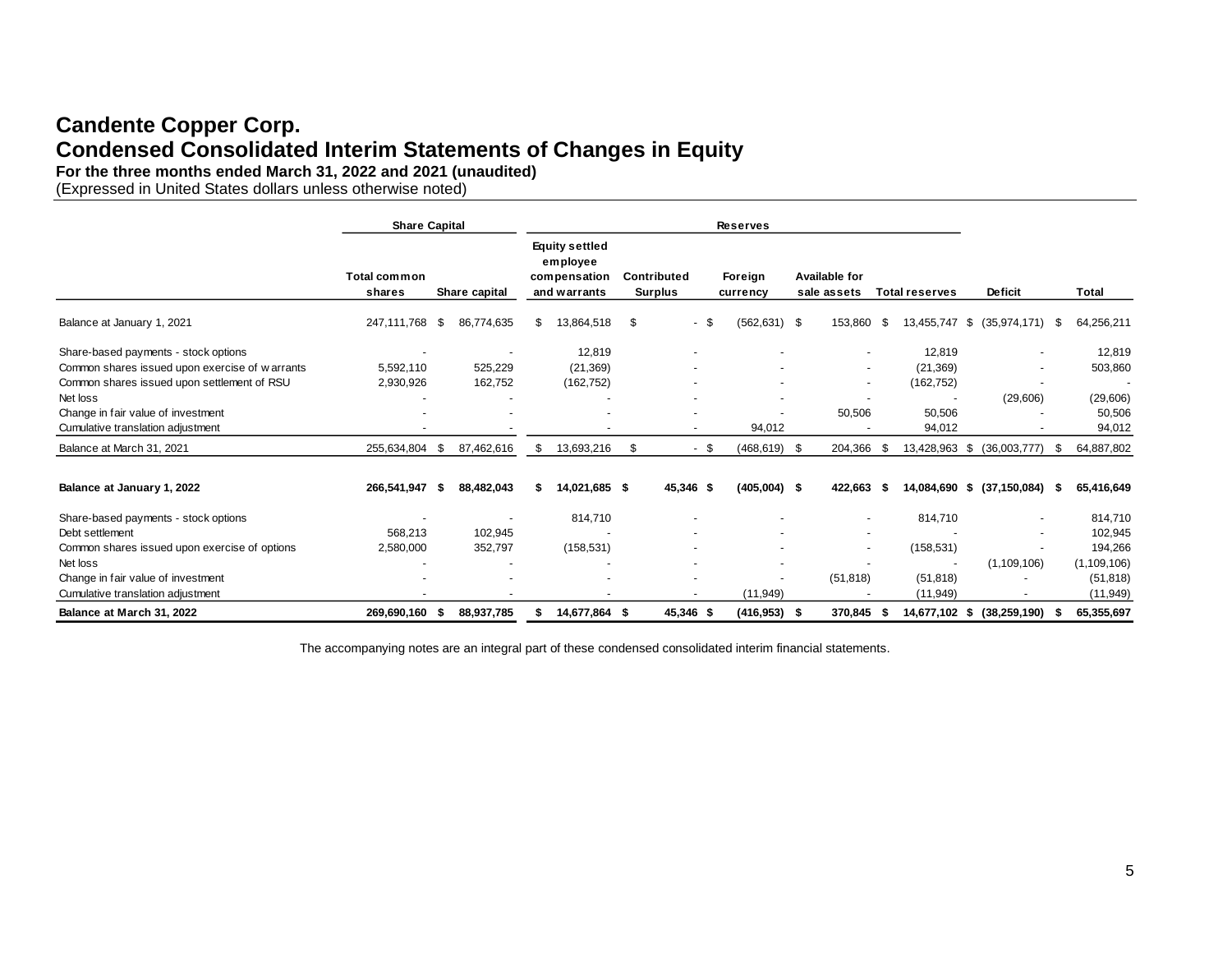### **Candente Copper Corp. Condensed Consolidated Interim Statements of Cash Flows**

**For the three months ended March 31, 2022 and 2021 (unaudited)**

(Expressed in United States dollars unless otherwise noted)

|                                                               |                     | Three months ended March 31, |
|---------------------------------------------------------------|---------------------|------------------------------|
|                                                               | 2022                | 2021                         |
| Cash provided by (used in):                                   |                     |                              |
| Loss for the period                                           | \$<br>(1, 109, 106) | \$<br>(29,606)               |
| Items not affecting cash:                                     |                     |                              |
| Amortization                                                  | 8,355               | 8,499                        |
| Share-based payments - stock options                          | 814,710             | 12,819                       |
| Interest expense                                              | 1,257               | 1,513                        |
| Loss/(gain) on settlement of debt                             | 49,538              | (222, 655)                   |
| Foreign exchange                                              | (8,891)             | 103,973                      |
| Changes in non-cash working capital items:                    |                     |                              |
| Receivables                                                   | (10, 580)           | 11,049                       |
| Prepaid expenses and deposits                                 | (84, 532)           | (10, 134)                    |
| Accounts payable and accrued liabilities                      | 204,677             | (179, 196)                   |
| Net cash used in operating activities                         | (134, 572)          | (303, 738)                   |
| <b>Investing</b>                                              |                     |                              |
| Addition to unproven mineral right interests                  | (183, 704)          | (118, 013)                   |
| Advance payment - Canyon Creek                                | (18, 242)           |                              |
| Purchase of equipment                                         |                     | (861)                        |
| Change in value added taxes paid                              |                     | 39,746                       |
| Net cash used in investing activities                         | (201, 946)          | (79, 128)                    |
| <b>Financing</b>                                              |                     |                              |
| Issuance of common shares for exercise of options             | 194,266             |                              |
| Issuance of common shares for exercise of warrants            |                     | 503,860                      |
| Term loan payable                                             |                     | (14, 283)                    |
| Principal repayments on lease liability                       | (4,717)             | (4, 504)                     |
| Net cash provided by financing activities                     | 189,549             | 485,073                      |
| Net change in cash                                            | (146,969)           | 102,207                      |
| Cash at beginning of period                                   | 170,218             | 510,627                      |
| Cash at end of period                                         | \$<br>23,249        | \$<br>612,834                |
| Non-cash investing and financing information:                 |                     |                              |
| Common shares issued for debt settlement                      | 102,945             |                              |
| Change in fair value investment                               | (51, 818)           |                              |
| Exploration and evaluation assets including in trade payables | 123,176             |                              |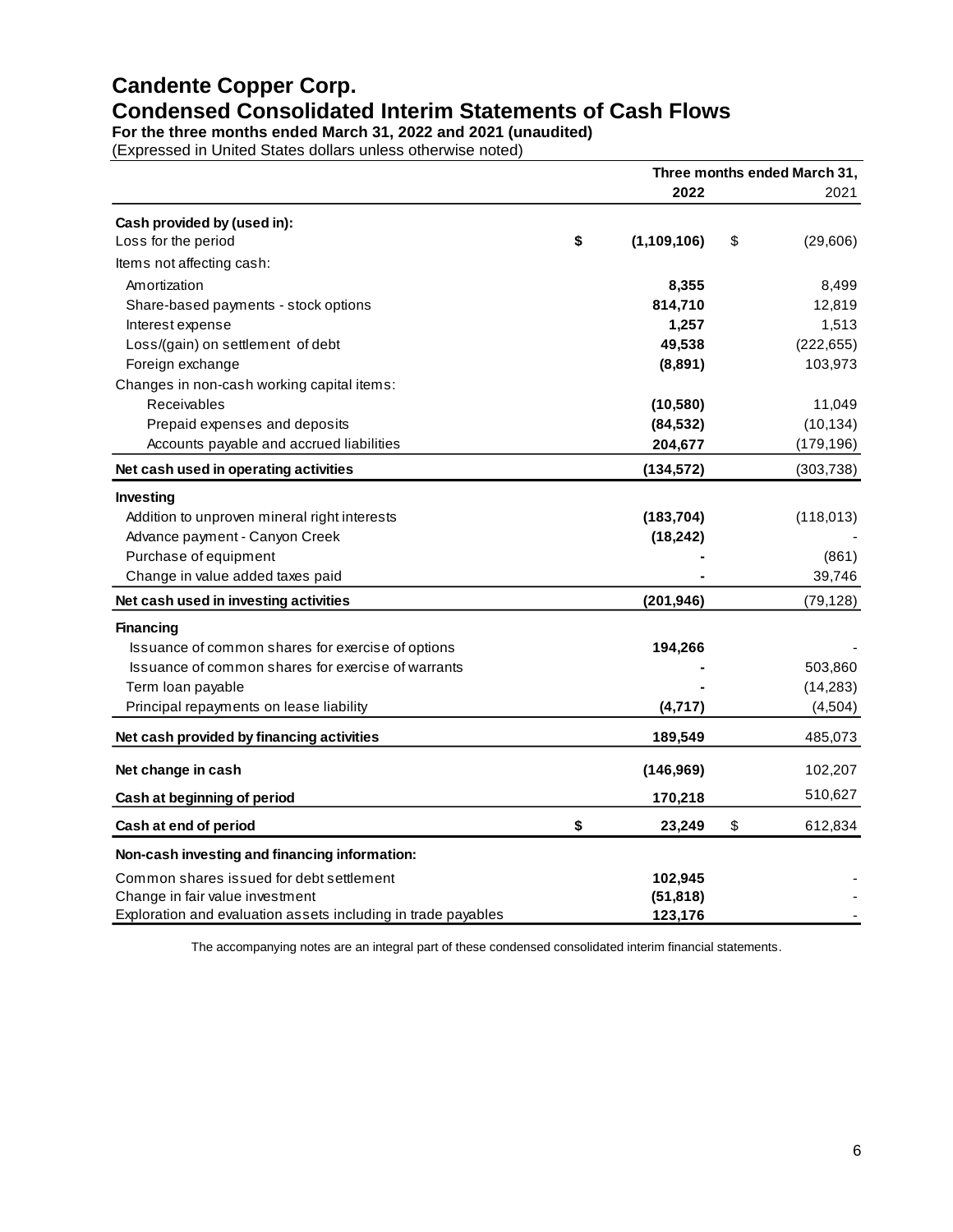**Notes to the condensed consolidated interim financial statements**

**For the three months ended March 31, 2022 and 2021 (unaudited)**

(Expressed in United States dollars unless otherwise noted)

### **1. General Information and Going Concern**

Candente Copper Corp. and its subsidiaries (the "Company") are engaged in the exploration of its mining properties located in Peru. Its principal property is the Cañariaco Copper Project in the District of Lambayeque. The Company was incorporated on May 1, 1997 under the Business Corporation Act of British Columbia and its principal office is located at Suite 801-1112 West Pender Street, Vancouver British Columbia, V6E 2S1.

The principal subsidiaries of the Company as at March 31, 2022 are as follows:

| <b>Interest</b> | <b>Functional currency</b> |
|-----------------|----------------------------|
| 100%            | <b>US Dollars</b>          |
| 100%            | <b>US Dollars</b>          |
| 100%            | <b>US Dollars</b>          |
| 100%            | <b>CDN Dollars</b>         |
| 100%            | <b>US Dollars</b>          |
| 100%            | <b>US Dollars</b>          |
|                 |                            |

The Company's common shares are listed on the Toronto Stock Exchange ("TSX") and the Lima Stock Exchange under the trading symbol "DNT". The Company's share options and warrants are not listed.

These consolidated financial statements were authorized for issue by the Board of Directors on May 12, 2022.

These consolidated financial statements have been prepared on the basis of accounting principles applicable to a going concern, which assume that the Company will continue operations for the foreseeable future and will be able to realize its assets and discharge its liabilities in the normal course of operations as they come due. For three months ended March 31, 2022, the Company incurred a net loss of \$1,109,106. As at March 31, 2022, the Company has \$38,259,190 in cumulative losses since inception and deficiency in working capital of \$545,689 (2021 deficiency of \$300,882). The Company does not generate cash flows from operations and accordingly, the Company will need to raise additional funds through the issuance of securities, resource secured debt or joint venture projects. Although, the Company has been successful in raising funds in the past there can be no assurance that the Company will be able to raise sufficient funds in the future, in which case the Company may be unable to meet its obligations as they come due in the normal course of business. The Company is subject to sovereign risk, including political and economic instability, changes in existing government regulations relating to mining, as well as currency fluctuations and local inflation. These factors are material uncertainties that may cast significant doubt regarding the Company's ability to continue as a going concern. Should the Company be unable to realize its assets and discharge its liabilities in the normal course of business, the net realizable value of its assets may be materially less than the amounts on the statement of financial position.

In March 2020, the World Health Organization declared coronavirus COVID-19 a global pandemic. This contagious disease outbreak, which has continued to spread, and any related adverse public health developments, has adversely affected workforces, economies and financial markets globally, potentially leading to an economic downturn. Operation in the projects located in Peru make decisions according to their local situation and applicable laws, as well as considering the health and safety of their employees. During the second quarter of 2020, operations in Peru were temporarily suspended due to government restrictions focused on reducing the impacts of COVID-19, which affected access to the Companies mineral properties. The Peruvian government issued a decree on May 3, 2020 indicating large mines would be able to reopen subject to approval of certain protocols. Mining exploration activities resumed operations during the third quarter of 2020 and remain in operations. To date, it is not possible for the Company to predict the duration or magnitude of the adverse results of the outbreak and its effect on the Company's business or ability to raise funds.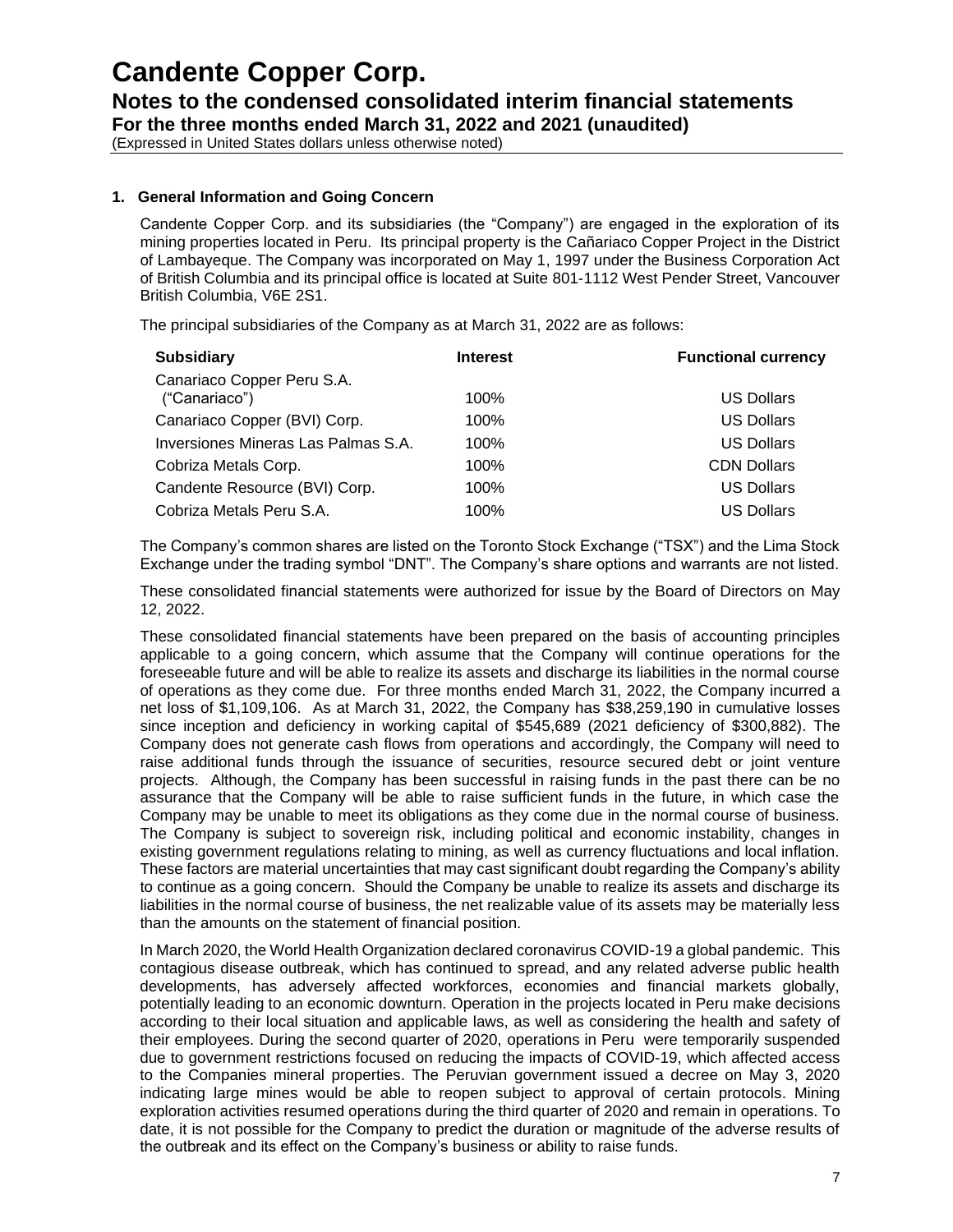**Notes to the condensed consolidated interim financial statements**

**For the three months ended March 31, 2022 and 2021 (unaudited)**

(Expressed in United States dollars unless otherwise noted)

### **2. Statement of Compliance and Basis of Presentation**

These condensed consolidated interim financial statements have been prepared in accordance with International Financial Reporting Standards ("IFRS") as issued by the International Accounting Standards Board ("IASB") applicable to the preparation of interim financial statements, including IAS 34, Interim Financial Reporting.

These condensed consolidated interim financial statements have been prepared on a historical cost basis, except for certain financial instruments, which are measured at fair value.

These condensed consolidated interim financial statements should be read in conjunction with the Company's audited consolidated financial statements for the year ended December 31, 2021, which have been prepared in accordance with IFRS issued by the IASB.

#### **3. Investment**

At March 31, 2022, the Company held 5,536,373 (December 31, 2021 - 5,536,373) shares of Xali Gold Corp. (formerly Candente Gold Corp) ("Xali Gold"), a company with common officers and directors. The closing share price was CDN\$0.10 (December 31, 2021 - CDN\$0.115) and the fair value of the Company's investment in Xali Gold is \$443,076 (December 31, 2021 - \$502,215). During the three months ended March 31, 2022, the Company recognized an unrealized loss on investments of \$51,818 (gain 2021 – \$50,505) that was included in other comprehensive loss.

### **4. Right to Use Asset and Lease Liability**

The right of use asset consists of a lease for office space.

|                             | March 31, 2022 | December 31, 2021 |
|-----------------------------|----------------|-------------------|
| Opening balance             | 58.971         | 74.731            |
| Depreciation                | (4,026)        | (16, 271)         |
| Foreign exchange adjustment | 807            | 511               |
| Ending balance              | 55.752         | 58.971            |

The Company's lease liability consists of a single lease for office space. The lease liability was measured at the present value of the remaining lease payments and discounted using the Company's estimated incremental borrowing rate of 8% per annum.

At March 31, 2022, the Company's lease liability is as follows:

|                             | March 31, 2022 | December 31, 2021 |
|-----------------------------|----------------|-------------------|
| Opening balance             | 63.924         | \$<br>76.194      |
| Interest                    | 1.257          | 5.740             |
| Lease payments              | (4, 717)       | (18, 483)         |
| Foreign exchange adjustment | 885            | 473               |
| Ending balance              | 61.349         | \$<br>63.924      |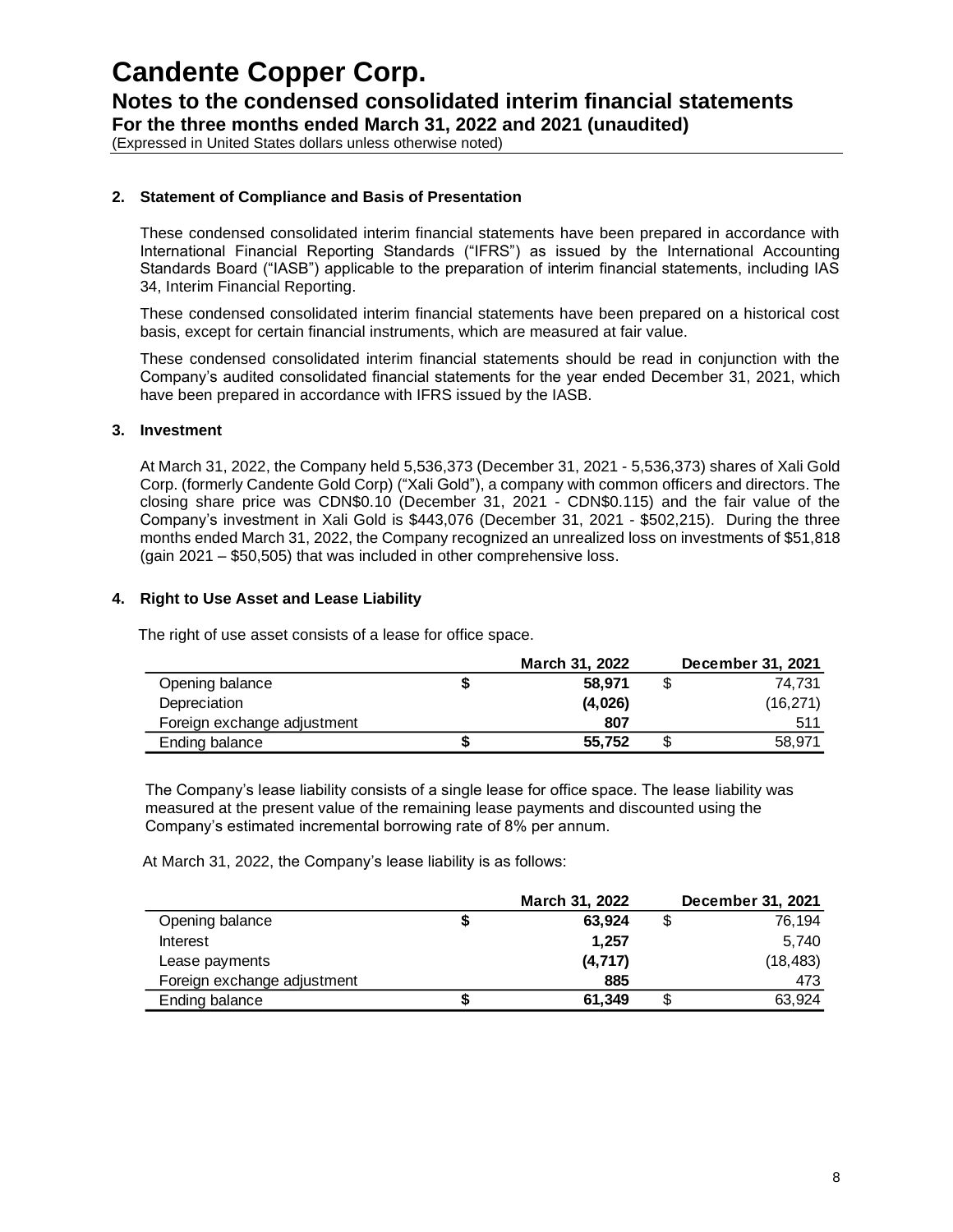**Notes to the condensed consolidated interim financial statements**

**For the three months ended March 31, 2022 and 2021 (unaudited)**

(Expressed in United States dollars unless otherwise noted)

### **4. Right to Use Asset and Lease Liability (Continued)**

|                       | March 31, 2022 | December 31, 2021 |
|-----------------------|----------------|-------------------|
| Current portion       | 15.262         | 14.535            |
| Long-term portion     | 46.087         | 49,389            |
| Total lease liability | 61.349         | 63.924            |

At March 31, 2022, the Company is committed to minimum undiscounted lease payments as follows:

|                                      | March 31, 2022 | <b>December 31, 2021</b> |
|--------------------------------------|----------------|--------------------------|
| Less than one year                   | 19.627         | 19.131                   |
| One to five years                    | 50.913         | 55,108                   |
| Total undiscounted lease liabilities | 70.540         | 74.239                   |

The following expenses are recorded pertaining to the lease arrangements:

|                                       | March 31, 2022 | <b>December 31, 2021</b> |
|---------------------------------------|----------------|--------------------------|
| Interest on lease liabilities         | 1.257          | 5.740                    |
| Amortization sub-leasing right-of-use | 4.026          | 16.271                   |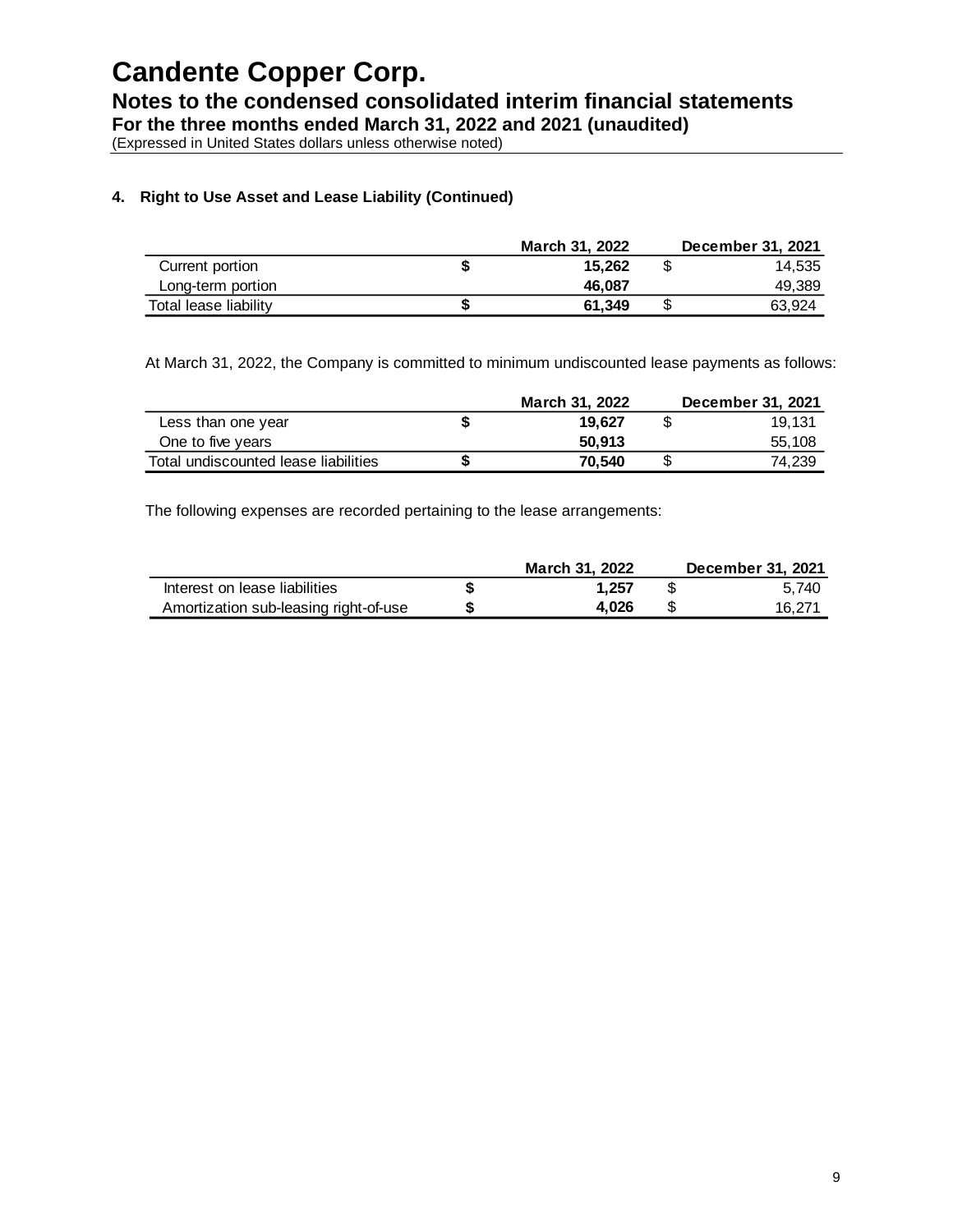**Notes to the condensed consolidated interim financial statements**

**For the three months ended March 31, 2022 and 2021 (unaudited)**

(Expressed in United States dollars unless otherwise noted)

### **5. Unproven Mineral Right Interests**

As of March 31, 2022, the Company's mineral properties consisted of the following:

|                                                |                 | <b>Balance as at</b> |                        |               |                      |
|------------------------------------------------|-----------------|----------------------|------------------------|---------------|----------------------|
|                                                |                 | January 1,           | <b>Mining property</b> |               | <b>Balance as at</b> |
| Cañariaco Property, Lambayeque, Peru           |                 | 2021*                | expenditures           |               | March 31, 2022       |
| Mineral rights and surface access rights       | \$              | 2,214,083 \$         |                        | $\mathsf{\$}$ | 2,214,083            |
| Community relations and social intiatives      |                 | 4,892,624            | 26,494                 |               | 4,919,118            |
| Exploration and evaluation costs:              |                 |                      |                        |               |                      |
| Drilling                                       |                 | 9,858,863            | 13,746                 |               | 9,872,609            |
| Environment, health and safety                 |                 | 1,593,436            | 20,999                 |               | 1,614,435            |
| General exploration and development            |                 | 10,181,567           | 28,795                 |               | 10,210,362           |
| <b>Engineering studies</b>                     |                 | 11,057,304           | 118,317                |               | 11,175,621           |
| Field support including project management     |                 | 23,261,881           | 10,130                 |               | 23,272,011           |
| Total exploration and evaluation costs         |                 | 55,953,051           | 191,987                |               | 56,145,038           |
|                                                |                 | 63,059,758           | 218,481                |               | 63,278,239           |
| Option and royalty payments received           |                 | (505, 921)           |                        |               | (505, 921)           |
|                                                | \$              | 62,553,837 \$        | 218,481 \$             |               | 62,772,318           |
| <b>Cobriza Metals Peruvian properties</b>      |                 |                      |                        |               |                      |
| Mineral rights and surface access rights       | $\overline{\$}$ | 453,490 \$           |                        | $-$ \$        | 453,490              |
| Community relations and social intiatives      |                 | 40,000               |                        |               | 40,000               |
| Exploration and evaluation costs:              |                 |                      |                        |               |                      |
| Drilling                                       |                 | 358,297              | 397                    |               | 358,694              |
| Environment, health and safety                 |                 | 42,288               |                        |               | 42,288               |
| General exploration and development            |                 | 706,826              |                        |               | 706,826              |
| <b>Engineering studies</b>                     |                 | 1,087                |                        |               | 1,087                |
| Field support including project management     |                 | 52,309               |                        |               | 52,309               |
| Cost recoveries                                |                 | (105, 839)           |                        |               | (105, 839)           |
| Total exploration and evaluation costs         |                 | 1,054,968            | 397                    |               | 1,055,365            |
|                                                |                 | 1,548,458            | 397                    |               | 1,548,855            |
| Option and royalty payments received           |                 | (350,000)            |                        |               | (350,000)            |
| Impairment of unproven mineral rights interest |                 | (466, 359)           |                        |               | (466, 359)           |
|                                                | \$              | 732,099 \$           | 397 \$                 |               | 732,496              |
| Total mineral properties before value-         | \$              | 63,285,936 \$        | 218,878 \$             |               | 63,504,814           |
| added tax credit                               |                 |                      |                        |               |                      |
| Value-added tax credit **                      | \$              | 1,799,976 \$         |                        | \$            | 1,799,976            |
| Total mineral properties                       | \$              | 65,085,912 \$        | $218,878$ \$           |               | 65,304,790           |

\*Some of the numbers have been regrouped to be inline with the current presentation

 \*\*Expenses incurred by the Company in Peru, including exploration expenses, are subject to Peruvian Value Added Tax ("VAT"). Given that the Company is in the exploration stage and has no sources of revenue, the VAT is not currently refundable to the Company, but can be used in the future to offset amounts due to the Peruvian taxation authorities by the company resulting from VAT charged to clients on future sales. The VAT has been included as part of mining properties.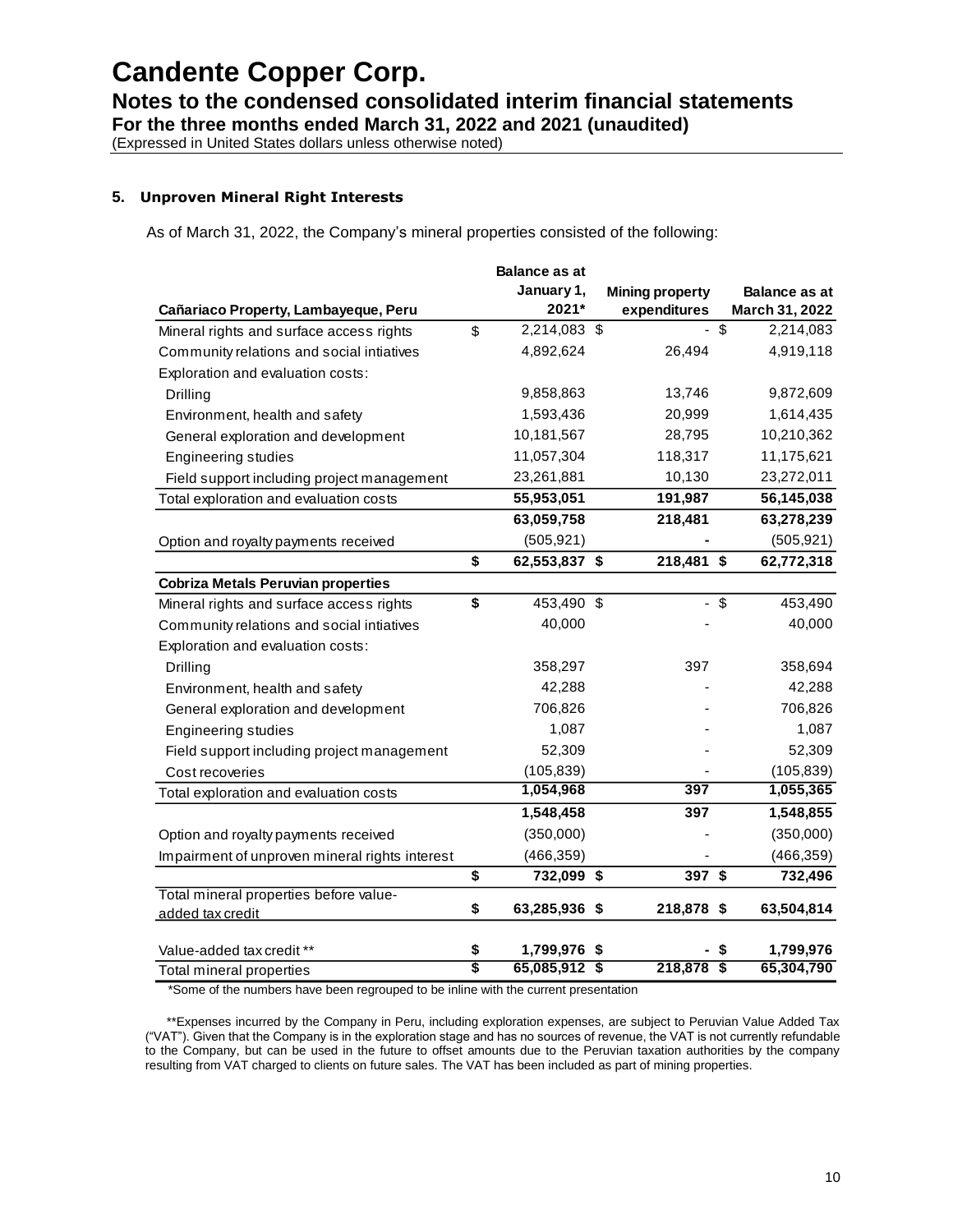**Notes to the condensed consolidated interim financial statements**

**For the three months ended March 31, 2022 and 2021 (unaudited)**

(Expressed in United States dollars unless otherwise noted)

### **5. Unproven Mineral Right Interests (Continued)**

As of December 31, 2021, the Company's mineral properties consisted of the following:

|                                                | <b>Balance as at</b>  |                        | <b>Balance as at</b> |
|------------------------------------------------|-----------------------|------------------------|----------------------|
|                                                | January 1,            | <b>Mining property</b> | December 31,         |
| Cañariaco Property, Lambayeque, Peru           | 2021                  | expenditures           | 2021                 |
| Mineral rights and surface access rights       | \$<br>2,106,647 \$    | 107,436 \$             | 2,214,083            |
| Community relations and social intiatives      | 4,751,523             | 141,101                | 4,892,624            |
| Exploration and evaluation costs:              |                       |                        |                      |
| Drilling                                       | 9,814,613             | 44,250                 | 9,858,863            |
| Environment, health and safety                 | 1,448,771             | 144,665                | 1,593,436            |
| General exploration and development            | 10,013,092            | 168,475                | 10,181,567           |
| <b>Engineering studies</b>                     | 10,909,797            | 370,163                | 11,279,960           |
| Field support including project management     | 23,216,607            | 45,274                 | 23,261,881           |
| Total exploration and evaluation costs         | 55,402,880            | 772,827                | 56,175,707           |
|                                                | 62,261,050            | 1,021,364              | 63,282,414           |
| Option and royalty payments received           | (505, 921)            |                        | (505, 921)           |
| Reduction in historical engineering fees       |                       | (222, 656)             | (222, 656)           |
|                                                | \$<br>61,755,129 \$   | 798,708 \$             | 62,553,837           |
| <b>Cobriza Metals Peruvian properties</b>      |                       |                        |                      |
| Mineral rights and surface access rights       | \$<br>404,730 \$      | 48,760 \$              | 453,490              |
| Community relations and social intiatives      | 40,000                |                        | 40,000               |
| Exploration and evaluation costs:              |                       |                        |                      |
| Drilling                                       | 357,090               | 1,207                  | 358,297              |
| Environment, health and safety                 | 42,288                |                        | 42,288               |
| General exploration and development            | 706,826               |                        | 706,826              |
| <b>Engineering studies</b>                     | 1,087                 |                        | 1,087                |
| Field support including project management     | 51,691                | 618                    | 52,309               |
| Cost recoveries                                | (83, 579)             | (22, 260)              | (105, 839)           |
| Total exploration and evaluation costs         | 1,075,403             | (20, 435)              | 1,054,968            |
|                                                | 1,520,133             | 28,325                 | 1,548,458            |
| Option and royalty payments received           | (350,000)             |                        | (350,000)            |
| Impairment of unproven mineral rights interest | (466, 359)            |                        | (466, 359)           |
|                                                | \$<br>703,774 \$      | 28,325 \$              | 732,099              |
| Total mineral properties before value-         |                       |                        |                      |
| added tax credit                               | \$<br>62,458,903 \$   | 827,033 \$             | 63,285,936           |
| Value-added tax credit **                      | \$<br>1,798,372 \$    | $1,604$ \$             | 1,799,976            |
| Total mineral properties                       | \$<br>$64,257,275$ \$ | $828,637$ \$           | 65,085,912           |

The Company has a 100% interest in the Don Gregorio copper-gold porphyry project, located in Jaen Province, Peru. On June 26, 2017, the Company entered into an option agreement to option this property to Forte Copper Corp. (formerly known as Plan B Minerals Corp.) ("FCC"). The Don Gregorio property is one of the projects held by Cobriza Metals Peru S.A. ("Cobriza").

In accordance with the option agreement, FCC has the right to earn a 60% interest in the Don Gregorio property from the Company by paying all holding costs including annual Mineral Rights (Givencia), making staged payments totaling \$500,000 to the Company, and drilling 10,000 metres within 3 years of receiving drilling permits.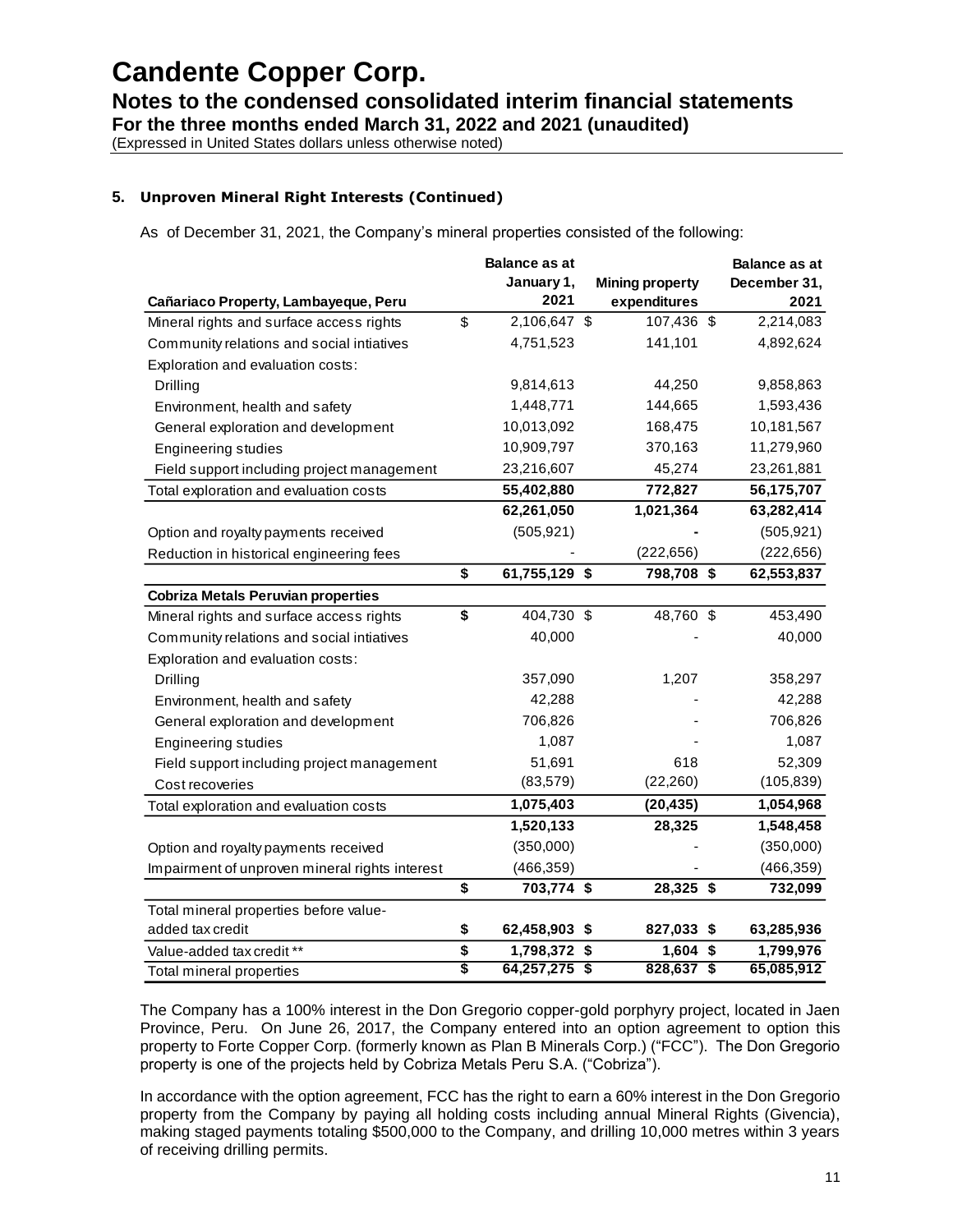**Notes to the condensed consolidated interim financial statements**

**For the three months ended March 31, 2022 and 2021 (unaudited)**

(Expressed in United States dollars unless otherwise noted)

### **5. Unproven Mineral Right Interests (Continued)**

To date, the Company has received \$100,000 and has paid fees for annual mineral rights totalling \$72,296 with respect to this agreement. One-half of the aforementioned payments are to be used to fund the Company's work in community engagement and agreements. The Company is to receive \$100,000 on or before 30 days of receipt of drill permits for the first phase drill program, \$100,000 within 30 days of completing the first phase drill program (5,000 metres) and the final \$200,000 within 60 days of completing the second phase drill program (an additional 5,000 metres).

On November 4, 2020, the Company assigned the Don Gregorio project mining concessions to a subsidiary of FCC for ease of application for the drilling permits. The transfer agreement has a term of 5 years such that if FCC has not completed the 10,000 metres of drilling by Nov 4, 2025 100% interest in the property will be transferred back to Cobriza.

### **Acquisition of Canyon Creek copper project:**

On May 26, 2021 the Company announced it has entered into an option agreement to acquire up to 100% interest in the Canyon Creek copper project in northwestern British Columbia ("B.C."), Canada

#### *Terms of the Agreement*

The Company has entered into a Definitive Agreement ("DA") with property owner Chris Baldys. The DA provides for the following:

Acquire 100% Interest (subject to Royalty\*) by:

- 1. Issuing a total of 1M shares over 5 years (by November 30, 2025)
- 2. Funding exploration activities to keep the claims in good standing until December 2027 (approximately Cdn\$45,000 per year)

Of the above the following was a Firm Commitment and has been completed:

- Issue 50,000 shares within 14 days of signing and receiving TSX approval (issued) (note 10);
- Issue an additional 50,000 shares by November 30, 2021 (issued); and
- Funding exploration activities totalling a minimum of \$42,000 by December 31, 2021. (achieved).

\*Royalty:

The Vendor will be granted a royalty equal to 1.5% of net smelter returns ("NSR"). The Company has the right to buyback the first 0.5% of the NSR for \$500,000 and the second 0.5% of the NSR for an additional \$1.5M.

| Canadian projects - Canyon Creek  |               |        |
|-----------------------------------|---------------|--------|
|                                   | <b>Shares</b> | Amount |
| Common shares issued for property | 100.000<br>S  | 12,118 |
| <b>Exploration expenses</b>       | ۰             | 40,443 |
| Balance at January 1, 2022        |               | 52,561 |
| <b>Exploration expenses</b>       |               | 18.242 |
| Balance at March 31, 2022         | 100.000<br>S  | 58,685 |

### **Canadian projects - Canyon Creek**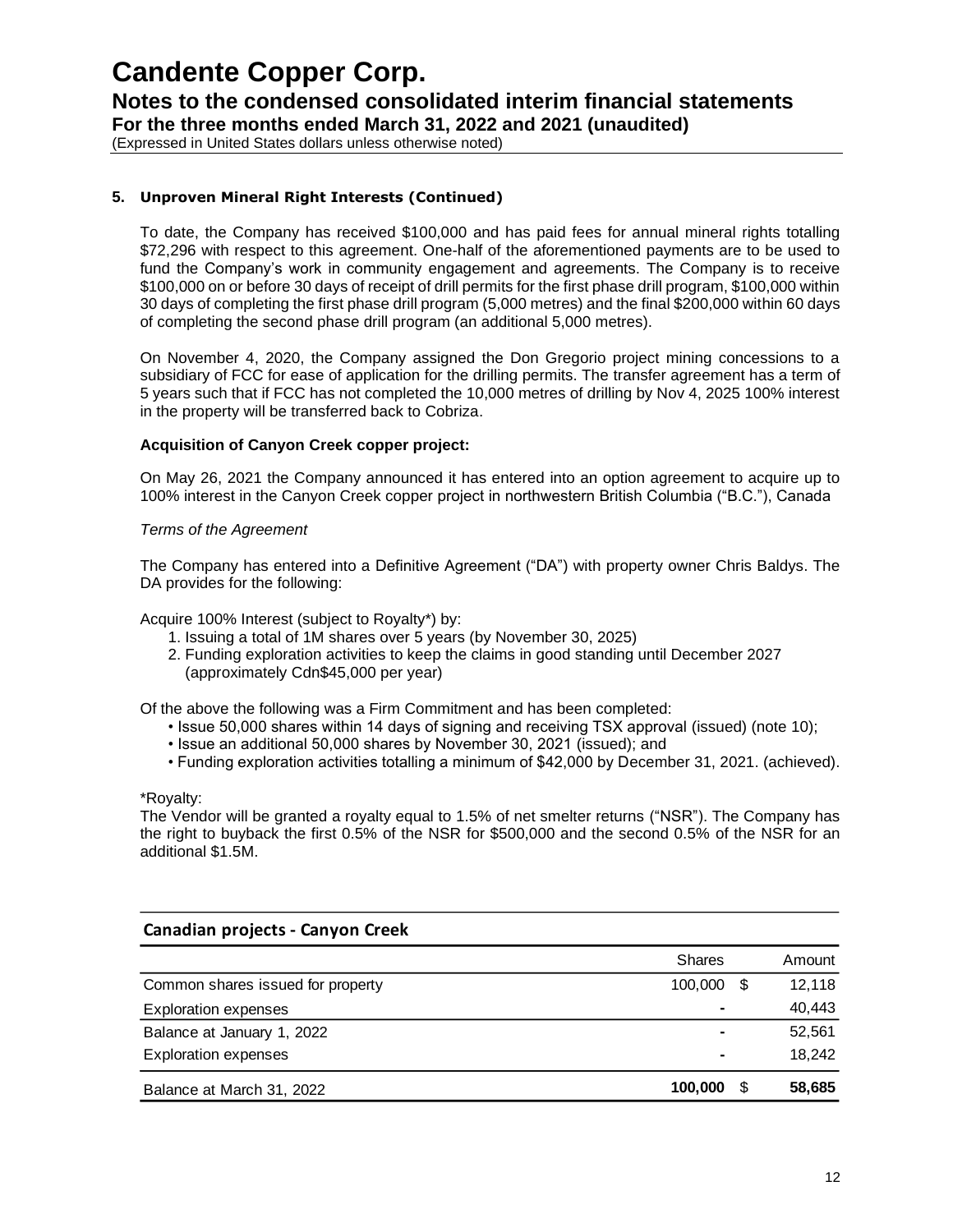**Notes to the condensed consolidated interim financial statements**

**For the three months ended March 31, 2022 and 2021 (unaudited)**

(Expressed in United States dollars unless otherwise noted)

### **6. Equipment**

|                                 | <b>Equipment</b> |     | Vehicles       | Leaseholds    | Total            |
|---------------------------------|------------------|-----|----------------|---------------|------------------|
| Cost                            |                  |     |                |               |                  |
| As at December 31, 2020         | \$<br>605,649    | \$  | 29,141         | \$<br>8,120   | \$<br>642,910    |
| Additions                       | 2,980            |     |                |               | 2,980            |
| As at December 31, 2021         | 608,629          |     | 29,141         | 8,120         | 645,890          |
| <b>Additions</b>                |                  |     |                |               |                  |
| As at March 31, 2022            | \$<br>608,629    | \$  | 29,141         | \$<br>8,120   | \$<br>645,890    |
|                                 |                  |     |                |               |                  |
| <b>Accumulated depreciation</b> |                  |     |                |               |                  |
| As at December 31, 2020         | \$<br>(535, 895) | -\$ | $(29, 141)$ \$ | $(8, 120)$ \$ | (573, 156)       |
| Additions                       | (16,879)         |     |                |               | (16, 879)        |
| As at December 31, 2021         | (552, 774)       |     | (29, 141)      | (8, 120)      | (590, 035)       |
| Additions                       | (4,329)          |     |                |               | (4, 329)         |
| As at March 31, 2022            | \$<br>(557, 103) | \$  | $(29, 141)$ \$ | (8, 120)      | \$<br>(594, 364) |
|                                 |                  |     |                |               |                  |
| Net book value                  |                  |     |                |               |                  |
| As at December 31, 2021         | \$<br>55,855 \$  |     |                | \$            | \$<br>55,855     |
| As at March 31, 2022            | \$<br>51,526     | \$  |                | \$            | \$<br>51,526     |

### **7. Trade Payables and Accrued Liabilities**

|                                  | March 31, 2022 | December 31, 2021 |
|----------------------------------|----------------|-------------------|
| Trade payables                   | 394.427        | 240,281           |
| Due to related parties (Note 11) | 236,229        | 211.456           |
| <b>Accrued liabilities</b>       | 35.711         | 32,987            |
|                                  | 666,367        | 484,724           |

The larger costs included in the trade payables balance include: Engineering services of \$117,902 (Ausenco) related to the PEA; Legal services \$93,097 (Gowlings WLG); Investor Relations Conference fees of \$38,400 (121 Group); 2021 Audit fee \$20,331 (Kreston); Annual dues \$15,593 (TSX); Peruvian Tax Advise for the PEA \$14,000 (PWC).

On February 17, 2022, the Company settled a debt with a vendor for CDN\$67,800 by issuing 568,213 Common shares (Note 9).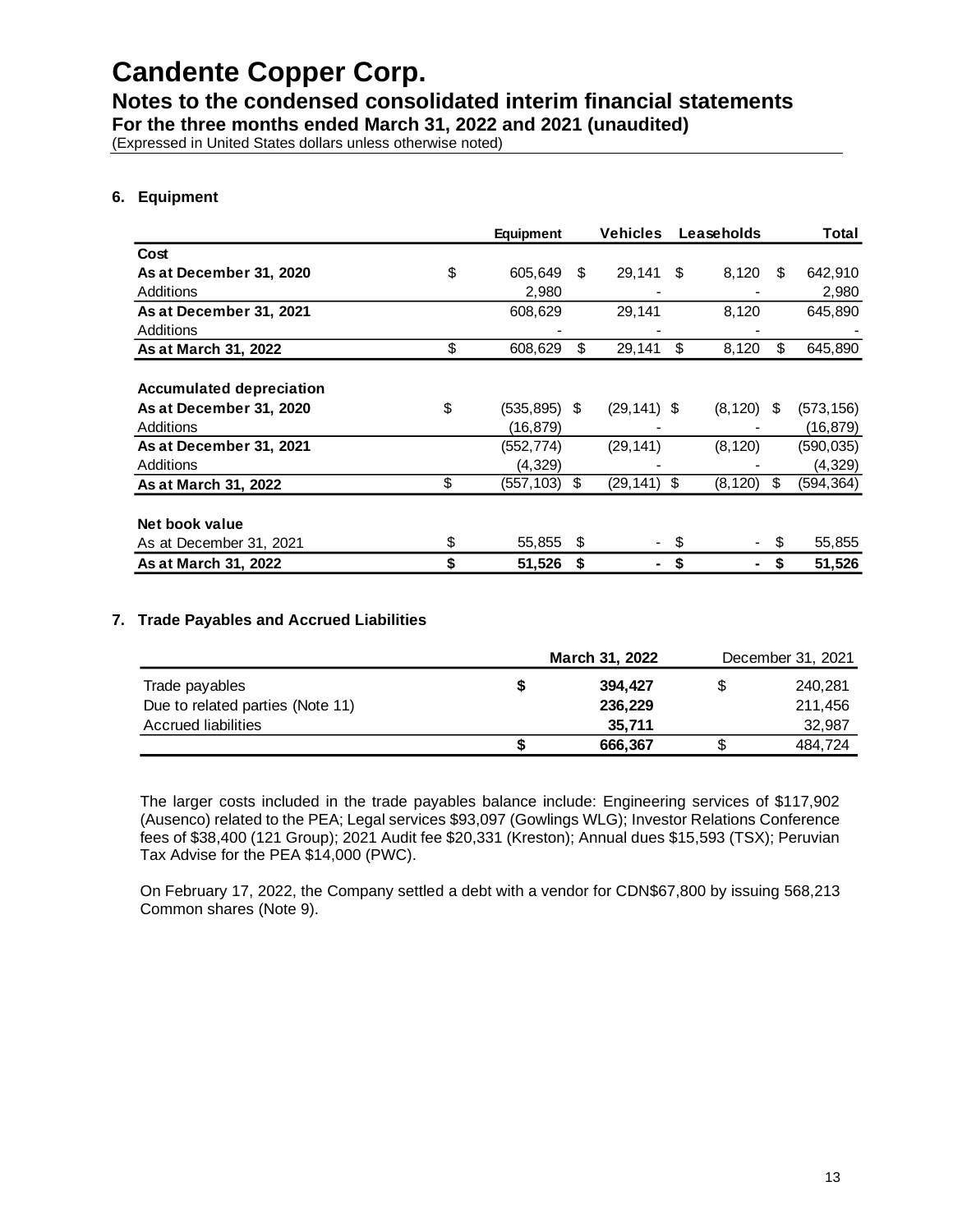**Notes to the condensed consolidated interim financial statements**

**For the three months ended March 31, 2022 and 2021 (unaudited)**

(Expressed in United States dollars unless otherwise noted)

### **8. Term Loan Payable**

On April 29, 2020, the Company received a loan for gross proceeds of \$30,601 (CAD \$40,000) under the Canada Emergency Business Account ("CEBA") as part of the Canadian government funded COVID-19 financial assistance programs. The CEBA term loan is due on December 25, 2025. The loan is interest free until December 31, 2022 and bears interest at 5% per annum thereafter. If at least 75% of the loan principal is paid on or before December 31, 2022, the balance of the loan will be forgiven.

On January 12, 2022 the government announced that the repayment deadline for the Canadian Emergency Business Account (CEBA) loans to qualify for partial loan forgiveness has been extended from December 31, 2022 to December 31, 2023, for all eligible borrowers in good standing.

### **9. Share Capital**

#### **a. Shares authorized**

The Company has an unlimited number of common shares with no par value.

#### **b. Common shares issued**

As at March 31 2022, the Company had 269,690,160 (December 31, 2021 – 266,541,947) common shares issued and outstanding.

During the three months ended March 31, 2022, 3,148,213 common shares were issued: pursuant to the exercise of 2,580,000 stock options for proceeds of CDN\$244,000, and 568,213 common shares with fair value of CDN\$130,689 to settle a CDN\$67,800 debt (note 7). The Company recorded a loss of CDN\$62,889 in connection to the debt settlement.

### **c. Stock options**

The Company has an incentive share option plan (the "Plan"). Under the Plan, a total of 10% of the Company's outstanding common shares are reserved for the issuance of shares at the discretion of the Board of Directors. The terms of each option award are fixed by the Board of Directors at the time of grant. Share option awards have a maximum term of five years.

The changes in stock options during the three months ended March 31, 2022 were as follows:

|                            |               | <b>Exercise Price</b> |
|----------------------------|---------------|-----------------------|
|                            | <b>Number</b> | (CDN\$)               |
| Balance, December 31, 2021 | 15,250,000    | 0.08                  |
| <b>Issued</b>              | 5,375,000     | 0.23                  |
| Exercised                  | (2,580,000)   | 0.08                  |
| Balance March 31, 2022     | 18,045,000    | 0.12                  |

Share-based payments for the the three months ended March 31, 2022 were \$814,710 (March 31, 2021 – \$12,819). From which \$768,354 related to Stock Options granted during the period. The fair value of stock options granted was \$768,354 (March 31, 2021 - \$Nil) Fair value at grant date of the stock options was measured based on the Black-Scholes option-pricing model. Expected volatility is estimated by considering historic average share price volatility. The weighted-average assumptions used for the Black-Scholes option-pricing model of stock options granted during the period are as follows: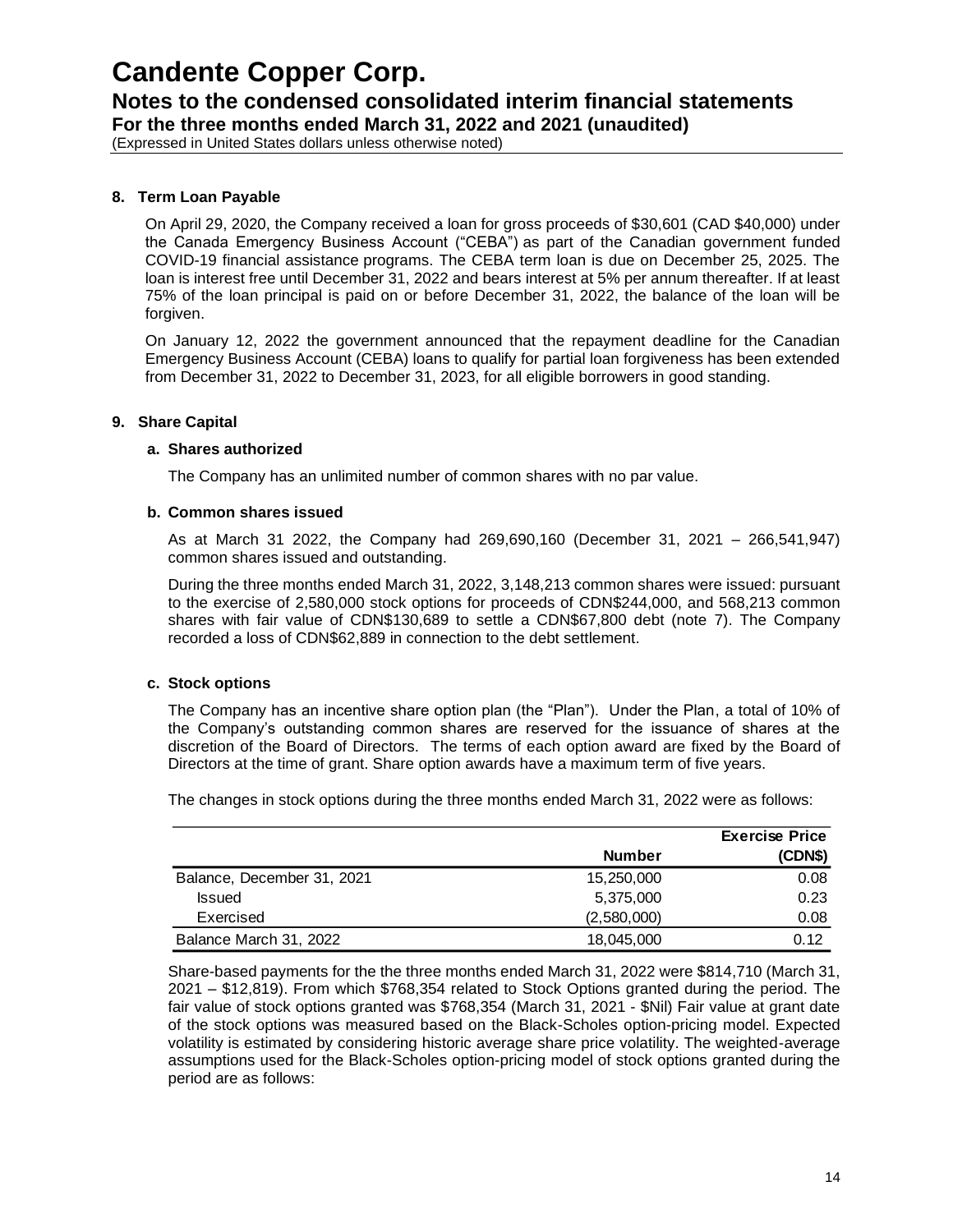**Notes to the condensed consolidated interim financial statements**

**For the three months ended March 31, 2022 and 2021 (unaudited)**

(Expressed in United States dollars unless otherwise noted)

### **9. Share Capital (continued)**

### **c. Stock options (continued)**

|                          | March 31, 2022 | March 31, 2021           |
|--------------------------|----------------|--------------------------|
| Risk-free interest rate  | 1.60%          |                          |
| Expected life of options | 5 years        |                          |
| Annualized volatility    | 109.28%        |                          |
| Dividend rate            | Nil            | $\overline{\phantom{a}}$ |

Stock options outstanding at March 31, 2022 were as follows:

|                   | Exercisable                     |                | Outstanding                     |                |                    |
|-------------------|---------------------------------|----------------|---------------------------------|----------------|--------------------|
|                   | <b>Exercise</b><br><b>Price</b> | Number of      | <b>Exercise</b><br><b>Price</b> | Number of      |                    |
| <b>Grant Date</b> | (CDN\$)                         | <b>Options</b> | (CDN\$)                         | <b>Options</b> | <b>Expiry Date</b> |
| October 1, 2018   | \$0.07                          | 300,000        | \$0.07                          | 300,000        | October 1, 2023    |
| October 12, 2018  | \$0.07                          | 200,000        | \$0.07                          | 200,000        | October 12, 2023   |
| November 19, 2018 | \$0.07                          | 1,600,000      | \$0.07                          | 1,600,000      | November 19, 2023  |
| July 19, 2019     | \$0.05                          | 2,570,000      | \$0.05                          | 2,570,000      | July 19, 2024      |
| January 27, 2020  | \$0.05                          | 5,250,000      | \$0.05                          | 5,250,000      | January 27, 2025   |
| June 17,2020      | \$0.06                          | 400,000        | \$0.06                          | 400,000        | June 17, 2025      |
| May 7, 2021       | \$0.15                          | 1,150,000      | \$0.15                          | 1,150,000      | May 7, 2026        |
| October 13, 2021  | \$0.13                          |                | \$0.13                          | 200,000        | October 13, 2026   |
| November 10, 2021 | \$0.18                          | 700,000        | \$0.18                          | 1,000,000      | November 10, 2026  |
| January 17, 2022  | \$0.23                          | 5,375,000      | \$0.23                          | 5,375,000      | January 17, 2027   |
|                   | \$0.12                          | 17.545.000     | \$0.12                          | 18.045.000     |                    |

### **d. Warrants**

At March 31, 2022 the Company had no outstanding warrants

### **e. Reserves**

Equity settled employee compensation and warrants reserve:

The equity settled employee compensation and warrants reserve comprises stock-based compensation expense and other warrant payments. When stock options or warrants are exercised, the corresponding amount will be transferred to share capital.

### Foreign currency reserve:

The foreign currency reserve records unrealized exchange differences arising on translation of group companies that have a functional currency other than the Company's reporting currency.

#### Available for sale assets:

During the three months ended March 31, 2022, the Company recognized an unrealized loss on investments of \$59,139 (2021 – \$268,803) that was included in other comprehensive loss. (Note 3).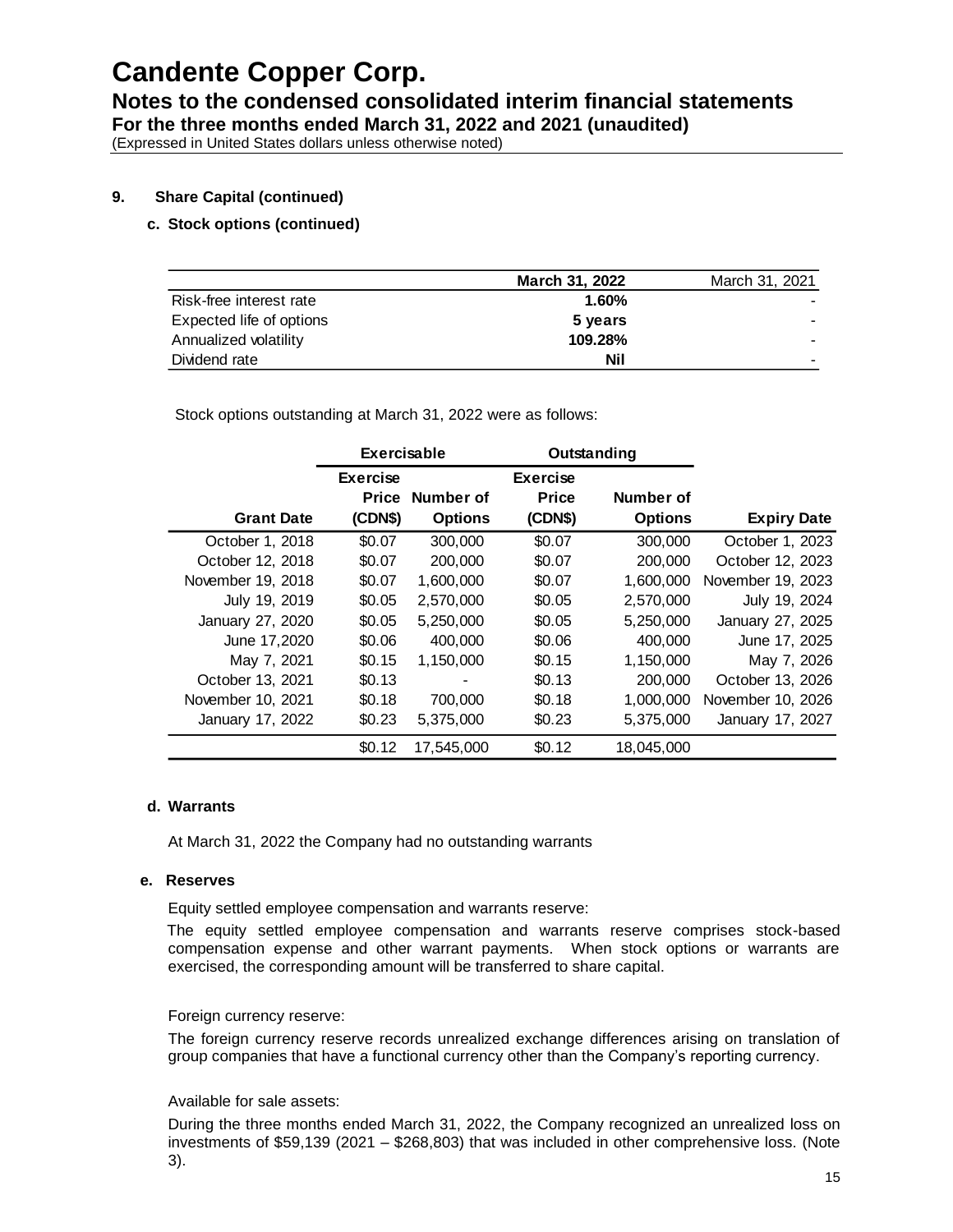**Notes to the condensed consolidated interim financial statements**

**For the three months ended March 31, 2022 and 2021 (unaudited)**

(Expressed in United States dollars unless otherwise noted)

### **9. Share Capital (continued)**

### **f. Deferred Share Units ("DSU")**

The Company has a DSU plan for non-executive directors of the Company. Under the terms of the plan, each vested DSU awarded entitles the DSU holder to receive, subject to adjustment as provided for in the DSU plan, one common share in the Company, an equivalent cash payment or a combination thereof at the discretion of the Company. Shares eligible for issuance under the DSU plan will be subject to the total DSUs granted not exceeding, when aggregated with all other security-based compensation arrangements of the Company, 10% of the issued shares of the Company.

For the purposes of the DSU plan, the value of the DSU on the grant date is the market price, being the five-day volume weighted average price of the common shares immediately preceding the grant Date

During the three months ended March 31, 2022, the company issued 280,913 DSUs (2021 – 984,243) with fair value of \$41,215 (2021 - \$124,716).

|                                       | March 31, 2022 | December 31, 2021 |
|---------------------------------------|----------------|-------------------|
| DSUs outstanding, beginning of period | 1,975,558      | 991.315           |
| Granted                               | 280.913        | 984.243           |
| DSUs outstanding, end of period       | 2,256,471      | 1,975,558         |

### **g. Restricted Share Units ("RSU")**

The Company has an RSU plan for officers and employees of the Company. Under the terms of the plan, each vested RSU awarded entitles the RSU holder to receive, subject to adjustment as provided for in the RSU plan, one common share in the Company, an equivalent cash payment or a combination thereof, at the discretion of the Company. The RSUs are considered equity settled. RSUs will vest over a period of up to three years from the date of grant. The Company has reserved 5,000,000 common shares for issuance under the RSU plan, subject to the total RSUs granted not exceeding, when aggregated with all other security-based compensation arrangements of the Company, 10% of the issued shares of the Company.

RSUs are measured at fair value on the date of grant based on the five-day volume weighted average price at the common shares immediately preceeding the grant date and are recognized as share-based compensation expense on a straight-line basis over the vesting period. The corresponding amount is recorded to the share-based payment reserve. Upon the exercise of RSUs, the related share-based payment reserve is transferred to share capital.

During the three months ended March 31, 2022, the Company granted Nil RSU (2021 – 225,294). The fair value of new restricted share units was \$Nil (2021 – \$31,176).

|                                       | March 31, 2022 | December 31, 2021 |
|---------------------------------------|----------------|-------------------|
| RSUs outstanding, beginning of period | 939.580        | 4,002,355         |
| Granted                               | ۰              | 225.294           |
| Settled                               | $\blacksquare$ | (3,288,069)       |
| RSUs outstanding, end of period       | 939,580        | 939,580           |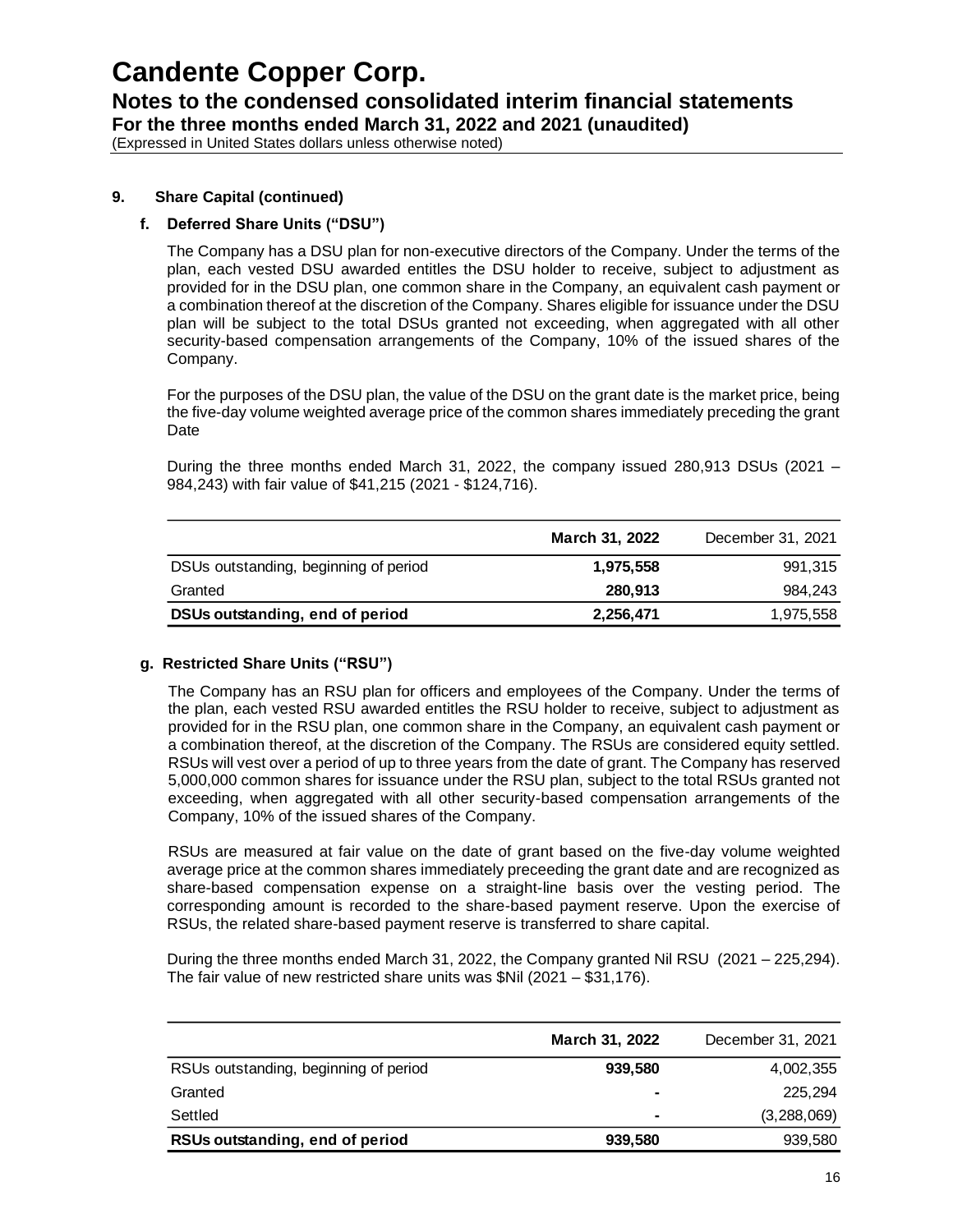**Notes to the condensed consolidated interim financial statements**

**For the three months ended March 31, 2022 and 2021 (unaudited)**

(Expressed in United States dollars unless otherwise noted)

### **10. Commitment**

### **Community engagement and initiatives**

In July 8, 2012, the Company signed a land use agreement with the community of San Juan de Cañaris, by which the community authorized the Company to use the land for exploration purposes for six years. The Company had committed 1,500,000 soles (\$550,000) to fund sustainable development programs subject to specific project approval by a committee formed by the parties. The Company did incur in excess of 1,500,000 soles on community initiatives since July 2012 (more than 6,000,000 soles since 2010), however, the committee was not formed in time to approve all of these expenditures. The Company also committed to issue 1,000,000 shares of the Company to the community upon the earlier of the commencement of the construction phase of the Cañariaco Copper Project or the transfer of at least 51% of the Cañariaco Copper Project to a third-party.

#### **11. Related Party Disclosure**

Key management compensation:

Key management consists of the Company's directors, executive officers and senior management. Compensation includes amounts paid to these individuals and companies they control.

|                                      | Three months ended March 31, |    |        |
|--------------------------------------|------------------------------|----|--------|
|                                      | 2022                         |    | 2021   |
| Director fees                        | 41,267                       | \$ | 41,272 |
| Salaries and fees                    | 21,672                       |    | 21,628 |
| Share-based payments - stock options | 788,474                      |    | 10,532 |
|                                      | 851,413                      | \$ | 73,432 |

During the three months ended March 31, 2022, the Company granted 280,913 DSUs (March 31, 2021 – 346,946) to settle \$41,215 in directors' fees (March 31, 2021 - \$38,984).

Included in salaries and fees is \$8,403 (March 31, 2021 – \$9,542) which was capitalized to unproven mineral right interests.

On January 17, 2022, 5,375,000 stock options were granted to directors and an officer of the company at an exercise price of CDN\$0.23 with fair market value of CDN\$972,847.

The following amounts due to related parties are included in trade payables and accrued liabilities (Note 8). These amounts are unsecured, non-interest bearing and have no fixed terms of repayment.

|                                       | March 31, 2022 | December 31, 2021 |
|---------------------------------------|----------------|-------------------|
| Directors and officers of the Company | 236.229        | 211.456           |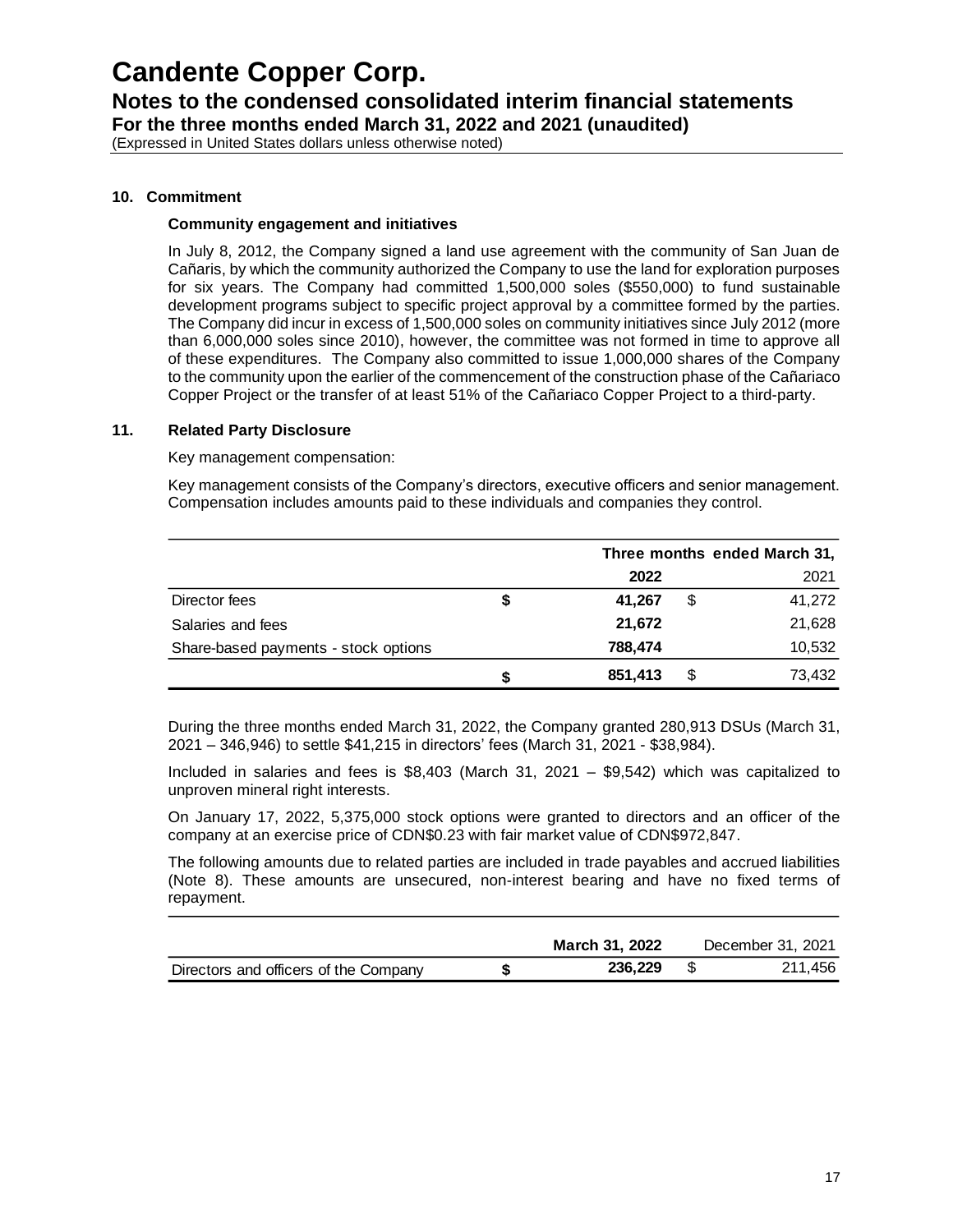**Notes to the condensed consolidated interim financial statements**

**For the three months ended March 31, 2022 and 2021 (unaudited)**

(Expressed in United States dollars unless otherwise noted)

### **12. General and Administrative Expenses**

|                                                   | Three months ended March 31, |                 |  |
|---------------------------------------------------|------------------------------|-----------------|--|
|                                                   | 2022                         | 2021            |  |
| <b>GENERAL AND ADMINISTRATIVE</b>                 |                              |                 |  |
| Amortization (Note 5 & 6)                         | \$<br>$8,355$ \$             | 8,499           |  |
| Accounting, audit and tax advisory fees           | 61,583                       | 28,306          |  |
| Bank charges and interest                         | 1,024                        | 1,049           |  |
| Consulting                                        | 26,511                       |                 |  |
| Legal                                             | 28,793                       | 12,630          |  |
| Management and Director fees, office salaries and |                              |                 |  |
| benefits (Note 11)                                | 72,047                       | 67,254          |  |
| Office, rent and miscellaneous                    | 11.590                       | 13,495          |  |
| Travel and accommodations                         | 1,062                        | 221             |  |
| Regulatory and filing fees                        | 17,832                       | 24,954          |  |
| Shareholder communications                        | 40,062                       | 2,680           |  |
| Share-based payments (Note 9)                     | 814,710                      | 12,819          |  |
| Total general and administrative expenses         | \$<br>1,083,569              | 171,907<br>- \$ |  |

### **13. Segmented Information**

The Company operates in one segment being the exploration of mineral properties in Peru and Canada. The Company operates in two geographical areas, being Peru and Canada. All of the Company's non-current assets are located in Peru.

#### **14. Financial Risk and Capital Management**

The Company is exposed to certain financial risks in the normal course of its operations:

#### **Liquidity risk**

Liquidity risk is the risk that the Company will not be able to meet its obligations associated with its financial liabilities. The liquidity position of the Company is managed to ensure sufficient liquid funds are available to meet financial commitments in a timely and cost-efficient manner. The Company's management continually reviews the liquidity position including cash flow forecasts to determine the forecasted liquidity position and maintain appropriate liquidity levels. The Company plans to make payments of trade payables, which are either past due or due within the next 12 months and commitments from its current working capital and future sources of equity financing. Liquidity risk is considered to be high.

### **Currency risk**

Currency risk is the risk that arises on financial instruments that are denominated in a foreign currency, i.e. in a currency other than the functional currency in which they are measured. The Company operates internationally and is exposed to risks from foreign currency rates. The functional currencies of the Company's subsidiaries are the United States and Canadian dollars and certain of the subsidiaries' transactions are denominated in Nuevo Soles. The Company does not enter into any foreign exchange contracts to mitigate this risk. The Company and its subsidiaries do not have significant transactions or hold significant cash denominated currencies other than their functional currencies. Therefore, the risk is considered moderate.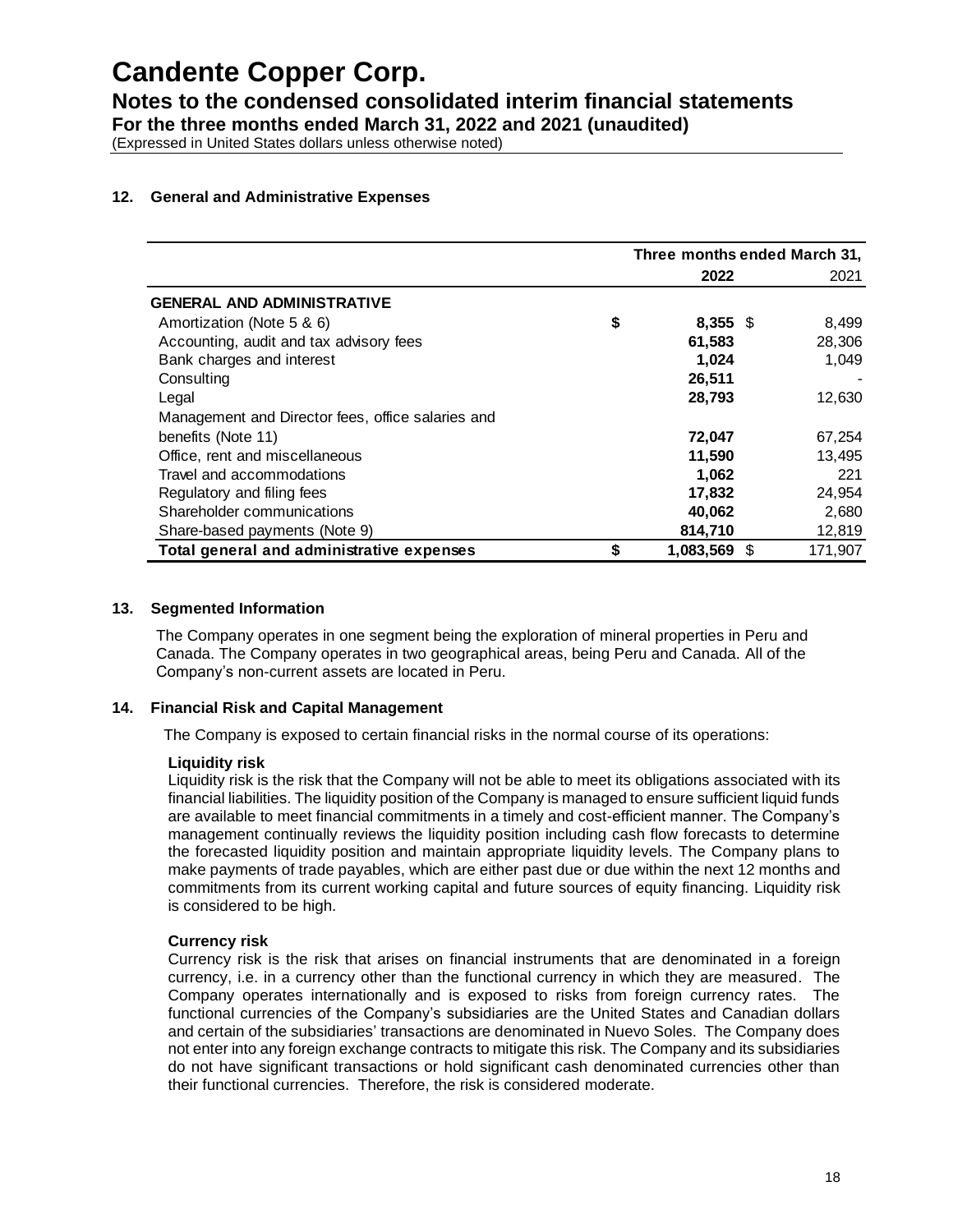**Notes to the condensed consolidated interim financial statements**

**For the three months ended March 31, 2022 and 2021 (unaudited)**

(Expressed in United States dollars unless otherwise noted)

### **14. Financial Risk and Capital Management (continued)**

#### **Credit risk**

Credit risk is the risk that the counterparty to a financial instrument will cause a financial loss for the Company by failing to discharge its obligations. Cash is deposited in highly rated corporations and the credit risk associated with these deposits is low. At March 31, 2022, the Company's maximum exposure to credit risk is the carrying value of its cash and receivables.

#### **Capital management**

The Company's capital structure is comprised of the components of equity. The Company's objectives when managing its capital structure is to, maintain financial flexibility to preserve the Company's access to capital markets and its ability to meet its financial obligations.

The Company's corporate office is responsible for capital management. This involves the use of corporate forecasting models, which facilitate analysis of the Company's financial position including cash flow forecasts to determine future capital management requirements.

In preparing its budgets and corporate forecasting models, the Company considers operating commitments imposed by its subsidiaries and the stability of the global capital markets.

Capital management is undertaken to safeguard a secure, cost-effective supply of funds to ensure the Company's operating and capital expenditure requirements are met. There were no changes in the Company's approach to capital management during the year and the Company is not subject to any restrictions on its capital.

#### **Fair value hierarchy**

The consolidated statements of financial position carrying amounts for receivables and trade payables, approximate fair value due to their short-term nature. The receivable for sale of subsidiary is measured at amortized cost using the effective interest method and approximates fair value.

The following provides a description of financial instruments that are measured subsequent to initial recognition at fair value, grouped into Levels 1 to 3 based on the degree to which the fair value is observable:

- Level 1 fair value measurements are those derived from quoted prices (unadjusted) in active markets for identical assets or liabilities;
- Level 2 fair value measurements are those derived from inputs other than quoted prices included within Level 1 that are observable for the asset or liability, either directly (i.e. as prices) or indirectly (i.e. derived from prices); and
- Level 3 fair value measurements are those derived from valuation techniques that include inputs for the asset or liability that are not based on observable market data (unobservable inputs).

Cash and investments fall under Level 1.

There were no transfers between levels during the period.